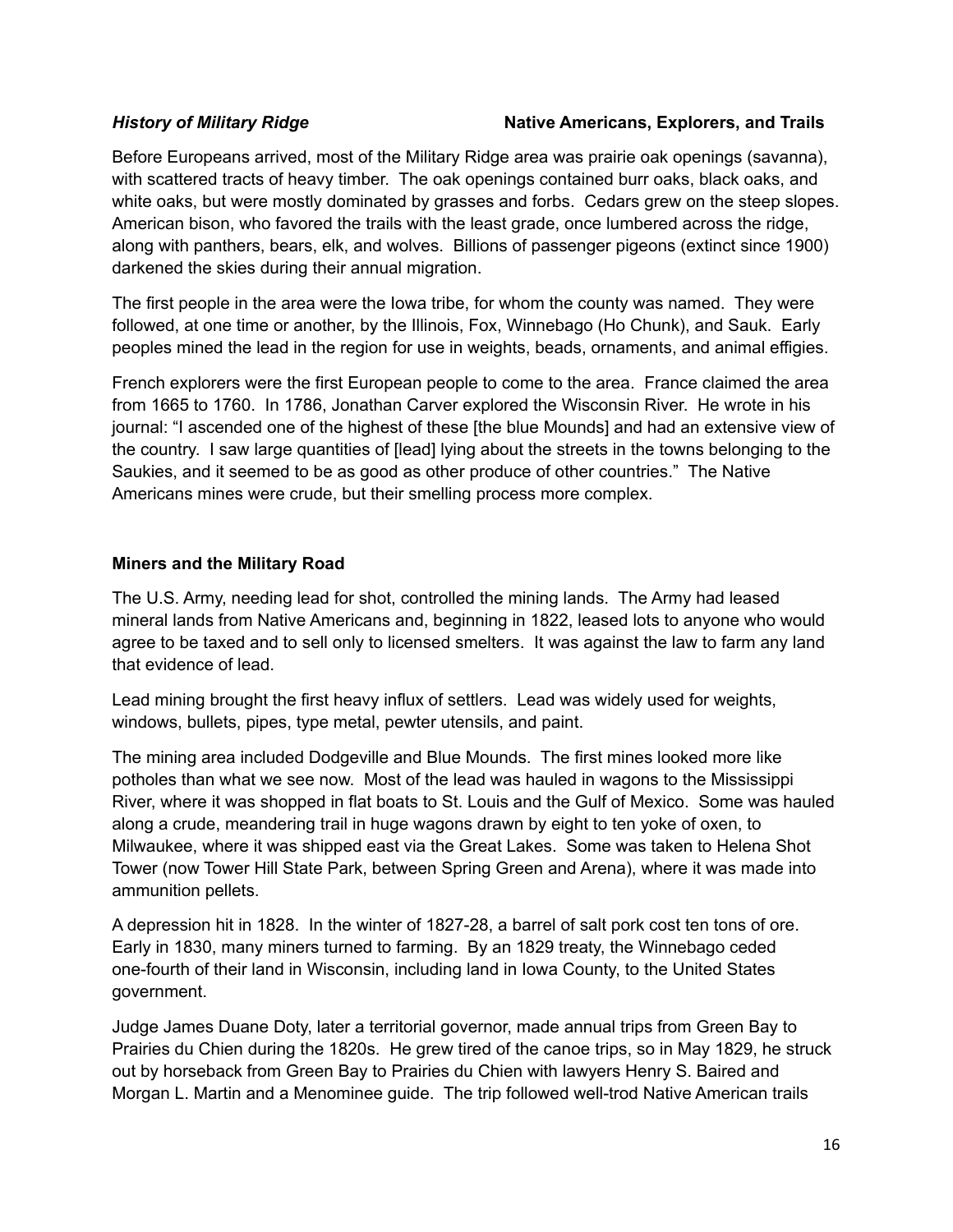and convinced Doty that an overland route was possible. He helped Green Bay pioneers draw up a petition to the federal government.

In support, Samuel Stambaugh, Native American agent at Green Bay, wrote that "at the close of the last war, the Indians had marched from a place called Pine-bends, 30 miles beyond Mineral Point, to Garlic Island in Winnebago Lake, about 20 miles below the Fond du Lac river, in two days."

At first, the federal government was not receptive. The government had moved the Oneidas from New York state to Wisconsin, and wanted Wisconsin's interior to remain a Native American preserve. Also, the treasury was exhausted, and the administration opposed the general internal improvements except for military purposes.

An accumulation of infringements on Native American rights led to the Blackhawk Was, from April to September of 1832. The war awakened federal authorities to the advantages or a road across Wisconsin. Soldiers with farm background saw good land in the state and wanted to homestead.

Father Samuel Mazzuchelli and Judge Doty made an eight-day trip buy horseback from Green Bay to Prairies du Chien in September 1832. Mazzuchelli, an Italian, was the only priest west of Lake Michigan. His parish extended to Iowa, Minnesota, and northern Illinois. He later founded the Sinsinawa Dominican order.

In 1832, Congress appropriated \$5,000 to lay out ad open a military road to link Fort Howard (Green Bay), For Winnebago (Portage), and Fort Crawford (Prairies du Chien). The western section of the road passed mainly on the ridge, a strategic route because the views to the north and south gave military control of southwest Wisconsin. It connected with roads to Galena, Illinois, which had been opened by the lead miners. Doty and Lt, Alexander Center of the 5th Infantry surveyed for the road in 1833-34. The Military Road was built from Fort Crawford by troops under Col. Zachary Taylor, while troops from Fort Howard built the northeastern end, and those from Fort Winnebago the center section.

Companies averaging 40 men each were assigned in rotation to prepare stretches of about 15 miles apiece. Each company camped out on the job, moving on as work progressed. Each probably spent about four to six weeks in the field. The work served as training for the troops in camping, cooking, and marching. They kept combat vigilant, even though Native Americans were never a problem.

The troops cleared brush two rods wide, plowed two furrows to mark the 30-feet roadway, and put crosswise logs, called corduroy, over marshy areas. Small trees were cut off close to the ground, and larger stumps were left one foot high. Rough bridges were built over some streams while other streams just had their banks cut so travelers could splash through. This endangered the teamsters with oxen-drawn wagons in the spring. Without drainage, the road was impassable in rainy weather, rutted, and dusty in the summer. It sometimes was "as slippery as noodles on a spoon."

On December 8, 1835, the President relayed to Congress the Quartermaster General's report that the western section of the road had been completed ion August 1. It was feared troops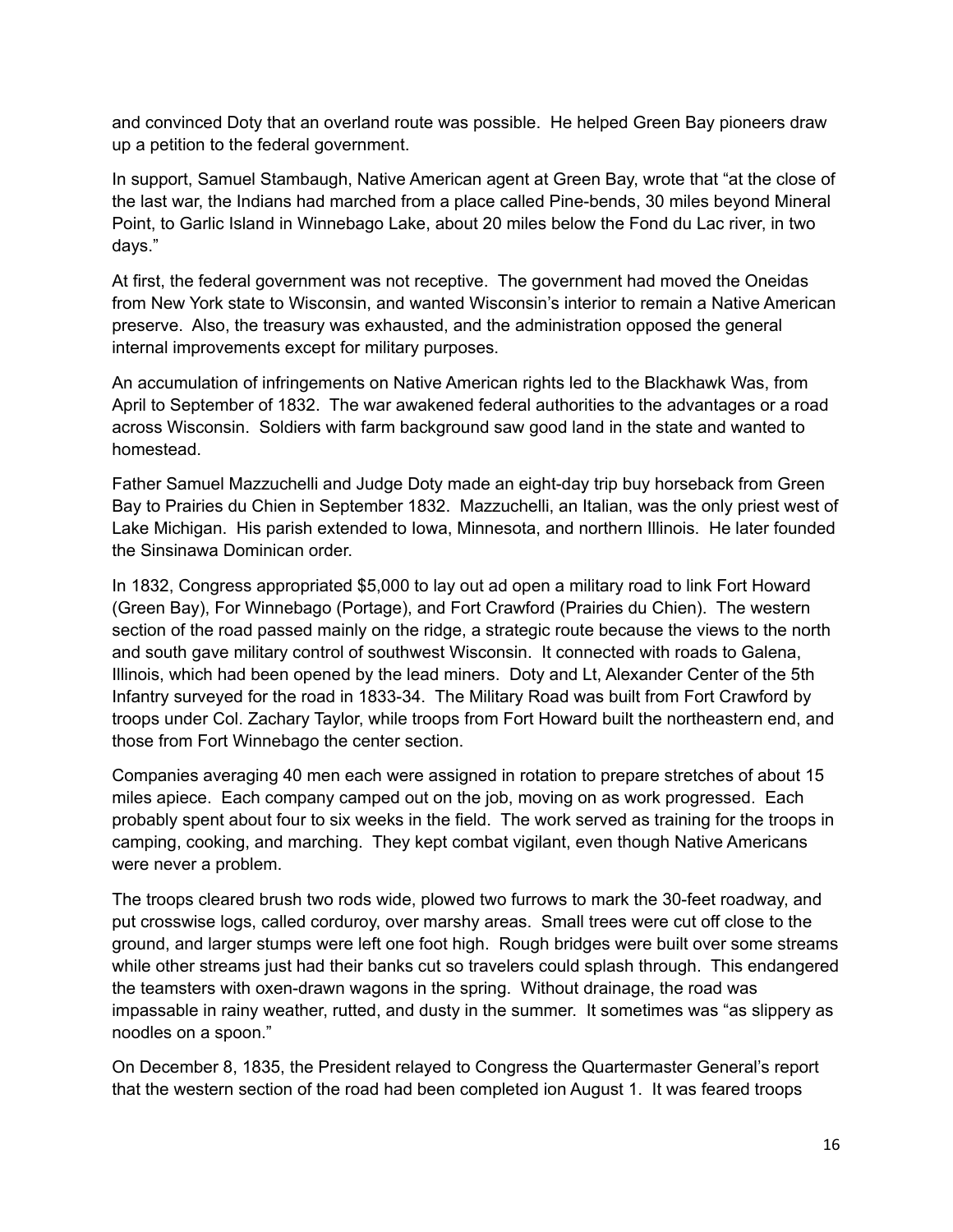would not be able to finish the eastern section, which had more woods and swamps, by the end of the year.

On December 19, 1836, the Wisconsin territory asked Congress to improve the Military Road and extend it to Milwaukee. "It is still in unfinished condition, and not to be traveled over either by wagon or carriage without very great inconvenience," the petition read. The petition argued that a road between the lead region and Milwaukee could save 30 to 40 percent in time and 25 percent in the cost of transporting lead. On July 7, 1838, Congress voted to spend \$10,000 for a road from Milwaukee to Dubuque via Madison and \$5,000 to complete the Green Bay to Prairies du Chien road.

In 1839, Capt. Thomas Jefferson Cram od the U.S. Army asked for more funds. "Between Madison and the Mississippi, nature has done so much towards providing a good road that an expenditure of about \$10,000 in bridging the streams, ditching, and grading would be sufficient," he wrote. Despite Cram's request, no more appropriations were made until 1845. In the late 1830s and 1840s, the Wisconsin territory built many roads linking Madison and other points on the Military Road with other communities.

The Blackhawk War had briefly interrupted the lead mining region's prosperity. Production regained a high level soon after the war, and another influx of miners came, this time from Cornwall, England. The Cornish dug the first underground mines. By 1840, Wisconsin produced more than half of America's lead, and the Wisconsin-Illinois-Iowa lead region produced 85 percent of the world's lead. The road attracted settlers who, out of necessity, helped to maintain it. In 1836, the first census showed that almost half the Wisconsin territory's 11,583 white residents lived in Iowa County, the lead mining district. The lead boom peaked in 1845-47 and declined rapidly after 1850. Lead production spurted briefly and zinc production began in 1860. Zinc production peaked in 1918, with a secondary spurt in 1926-27.

## **Farmers and the Railroad**

Farming became more important in the area in the 1830s and 1840s. A two-horse stage line was put into operation between Mineral Point and Madison in 1838. The stage stopped in Blue Mounds so passengers and horses could eat and drink. The government legalized the sale of land in the region in 1847. From 1870 to 1900, the emphasis in Wisconsin was on building railroads rather than roads.

Officials of the Chicago and Tomah Railroad were the first to consider a railroad along the Military Ridge. In 1876, they proposed a narrow-gauge line, which would cost less to build and operate than standard gauge. The railroad expected landowners along its route to donate land for the tracks and depots and to help pay the cost of the line. But when farmers along the route refused to cooperate, the project was dropped.

The Chicago and Tomah line, which was bought out by the Chicago and North Western Railroad, operated a narrow-gauge line in southwestern Wisconsin. In 1880, plans were made to link that line (which extended to Montfort Junction) with Madison, by means of a 60.84-mile standard gauge line.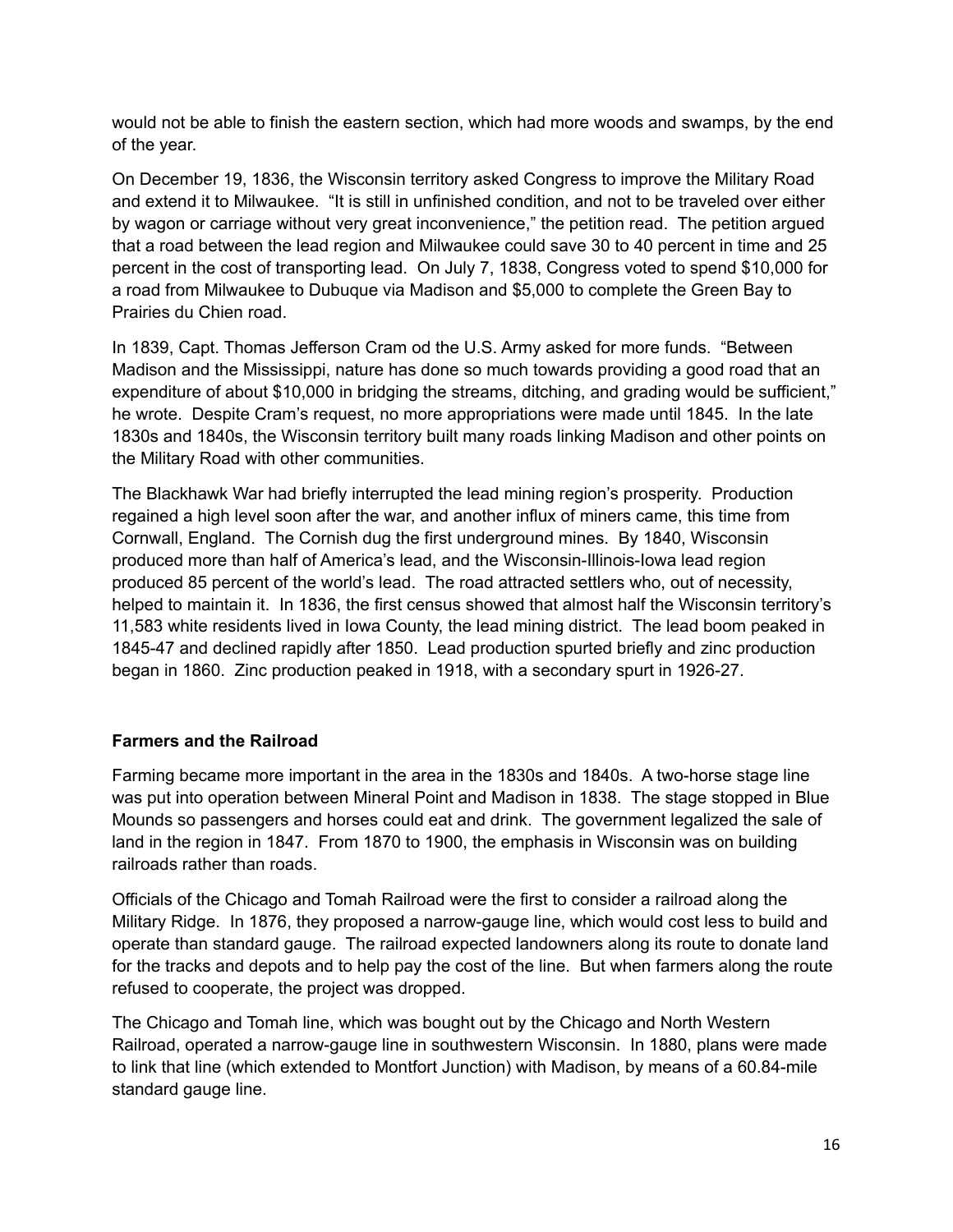The railroad asked communities along the line to invest varying amounts in the railroad in exchange for promises to build and maintain depots there. The proposition carried with a boom and work began in July, 1880. Construction brought busy times to communities along the line. West Blue Mounds streets were crowded with new arrivals, the most conspicuous being "110 mules which have been entertaining the crowds with free music of the most melodious character."

The 9.45 miles from Madison to Verona were completed by the end of the year. Completion proceeded westward during 1881. The first train, with its small wood-burning engine and oversized smokestack, traveled the line in the fall of 1881. Chicago and North Western directors were among the first passengers. Following the Military Ridge, the line was said to include the longest stretch of track in Wisconsin without bridges.

The October 1882 schedule showed a passenger train daily except Sundays leaving Montfort (with connections from Galena and Fennimore) at 10:05 a.m. and arriving in Madison at 1:05 p.m. and Milwaukee at 4:30, and one in the opposite direction leaving Milwaukee at 11:25 a.m. and Madison at 2:40 p.m., arriving in Montfort at 5:45 p.m. There were also one freight and one mixed train each way daily except Sunday.

President McKinley made a whistle-stop tour along the line on October 6, 1899. Crowds numbered 1,000 in Dodgeville, 500 in Barneveld, and 2,000 to 3,000 in Mount Horeb. For many years, there were two passenger trains and two or more freight trains each way daily. The "Cannonball," a freight train pulling one passenger coach, left early in the morning from Lancaster and returned late at night from Madison.

## **Tourists and Highways**

Meanwhile, the  $20<sup>th</sup>$  century brought renewed interest in roads. Between 1911 and 1917, unofficial promotional organizations marked routes for travel. One of the first routes was from Milwaukee via the Military Ridge to LaCrosse. Promoters were most interested in collecting subscriptions from cities and villages along the routes.

This was carried to such an extreme that the State Highway Commission asked the Legislature to prohibit laying out or marking any route without the Commission's approval. In 1918, the State Highway Commission laid out the now familiar system of numbered state trunk highways. The road from Milwaukee to Prairie du Chien by way of Madison, Verona, and Dodgeville was Highway 18. When the federal highway aid system was set up in Wisconsin in the 1920s, the Madison-Prairie du Chen highway was included as a primary highway.

In 1933, a 100-feet right-of-way was purchased for Highway 18 between Dodgeville and Ridgeway using federal funds. The highway was planned with a 20-feet strip of concrete, plus 10 feet surfaced on each side. This stretch was selected because the old road was badly worn and dusty, while that between Ridgeway and Blue Mounds had been given a light tar treatment.

As highways were improved, use of the railroad declined. In the 1940s, there was one passenger train each way daily except Sunday. It left Madison for Lancaster in early morning and returned in the afternoon. Freight trains included two to six extras a week carrying sand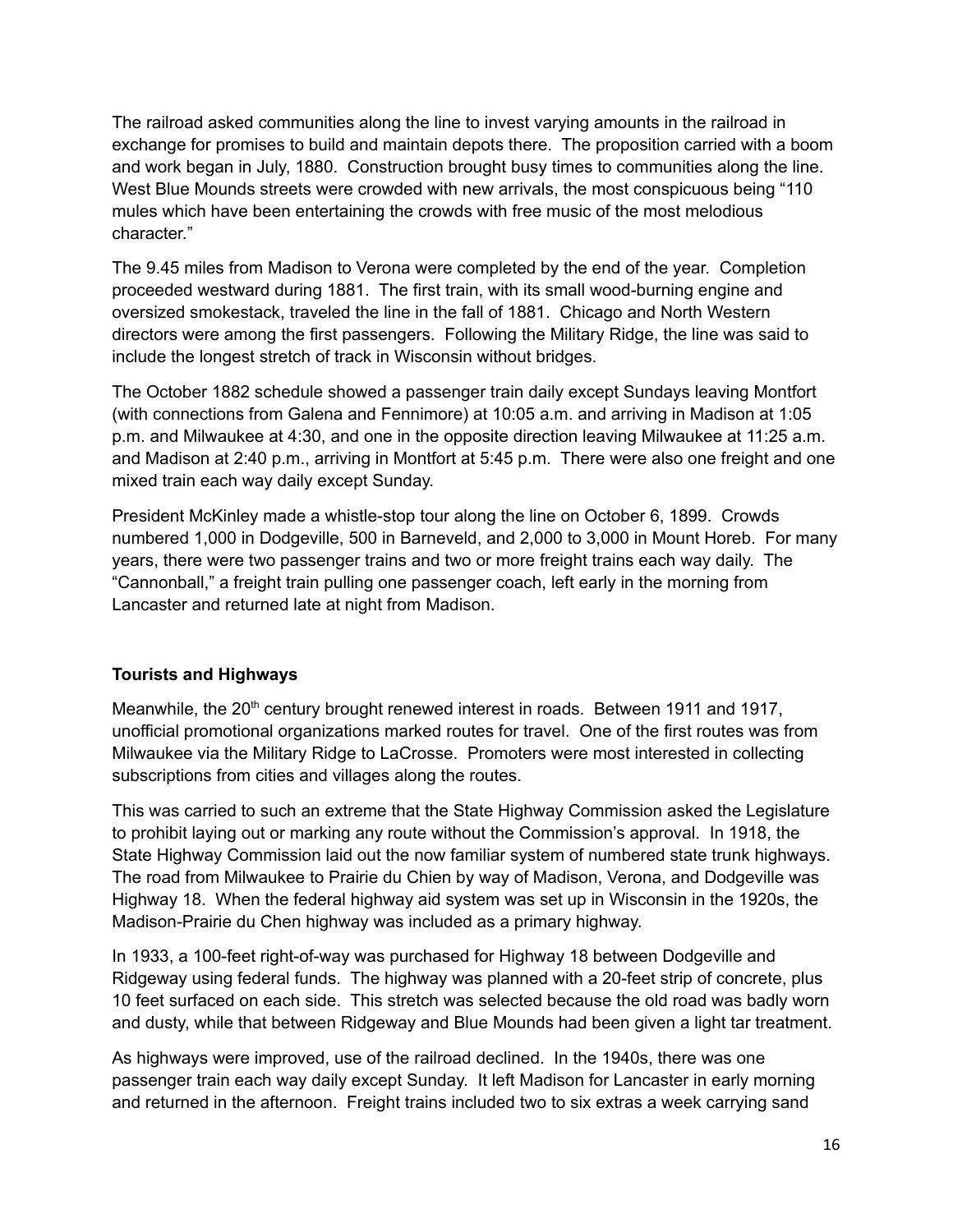and gravel and livestock every Sunday. Early trains were all steam powered. During the late 1940s, the railroad also used a "hootenanny," a rail motor car that carried passengers and express.

In January 1950, the Chicago and North Western asked permission to discontinue passenger service on the line, saying that the train cost almost twice as much to run as it received in revenues. Only 6,700 passengers a year rode the train. "The fact remains that habits of riding have changed during the years and where rail passenger service, in some instances, was once a vital necessity to a community, it has now become an alternate or emergency mode of travel for short distances," the Public Service Commission concluded on November 29, 1950. The commission allowed the railroad to drop its passenger train between Madison and Lancaster on the condition that it continue to take passengers and express on its freight train.

The last passenger train traveled this way December 30, 1950. After that, a coach was added to the freight train for the few passengers and express, and mail was carried by highway routes. Bus companies served the same route. The freight train took nearly 12 hours to go the 85.7 miles from Lancaster to Madison, so it is not surprising that only about two passengers a month rode it. On July 1, 1954, the Public Service Commission allowed the railroad to discontinue the passenger service. The railroad converted from steam to diesel freight engines on the line in about 1956.

## **The New Trail**

The Chicago and North Western first petitioned for abandonment of the "Ridge Runner" line west of Mount Horeb in May of 1971. The condition of the line deteriorated so that in 1976 the speed limit was 10 to 15 miles per hour. Other railroad lines had been abandoned in Wisconsin, and some had been converted to recreational trails, beginning with the Eloy-Sparta Trail. Wisconsin was a pioneer in the reuse of abandoned trail lines. In March 1976, the Department of Natural Resources established completed a feasibility study for a trail along the line between Klevenville and Dodgeville.

On December 1, 1979, after a hard-fought legal struggle, the Interstate Commerce Commission approved the railroad's petition to abandon the line west of mount Horeb. After negotiations with the railroad, the Department of Natural Resources established the 23.5-mile Military Ridge State Park Trail between Mount Horeb and Dodgeville on May 29, 1981.

In May 1982, the Chicago and the North Western announced plans to abandon the 16.1 miles between Fitchburg and Mount Horeb. There was little public protest to this abandonment, since only 161 cars of freight moved over the line in all of 1981. The abandonment was approved, effective August 20, 1982. The Natural Resources Board approved the purchase on January 25, 1983, and the trail master plan, allowing for bicycling, hiking, snowmobiling, and cross-country skiing, was approved on August 24, 1983.

Crews immediately got to work. They cut brush over the entire length of the trail, fenced about 10 miles to keep cattle out, planked and railed the 48 trestles, surfaced the trail, built signs, and paved parking lots at Verona and Dodgeville. This was one of the first three projects of the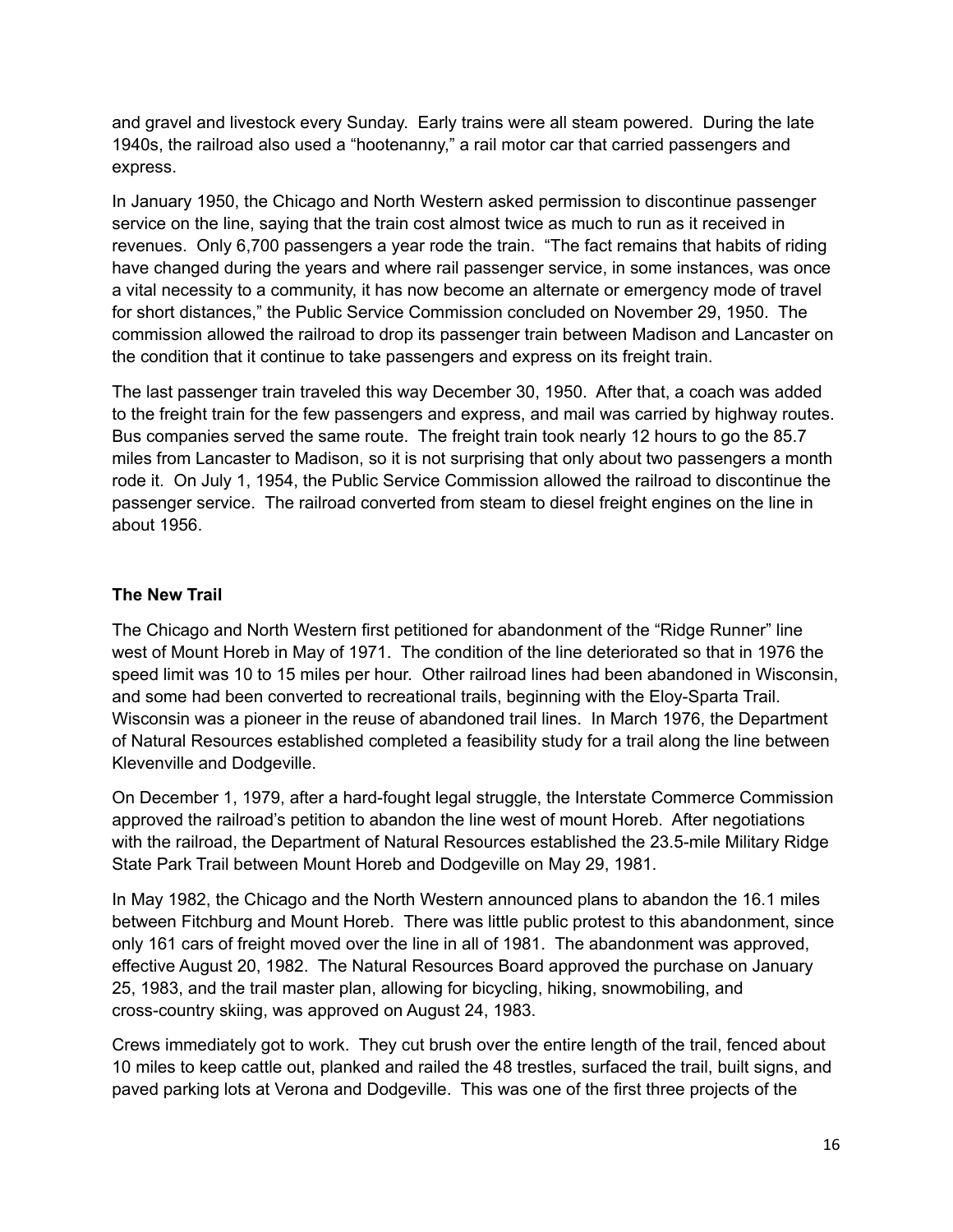Wisconsin Conservation Corps (WCC), established in 1983. The dedication of the completed portions of the trail was held May 19, 1985, in Barneveld.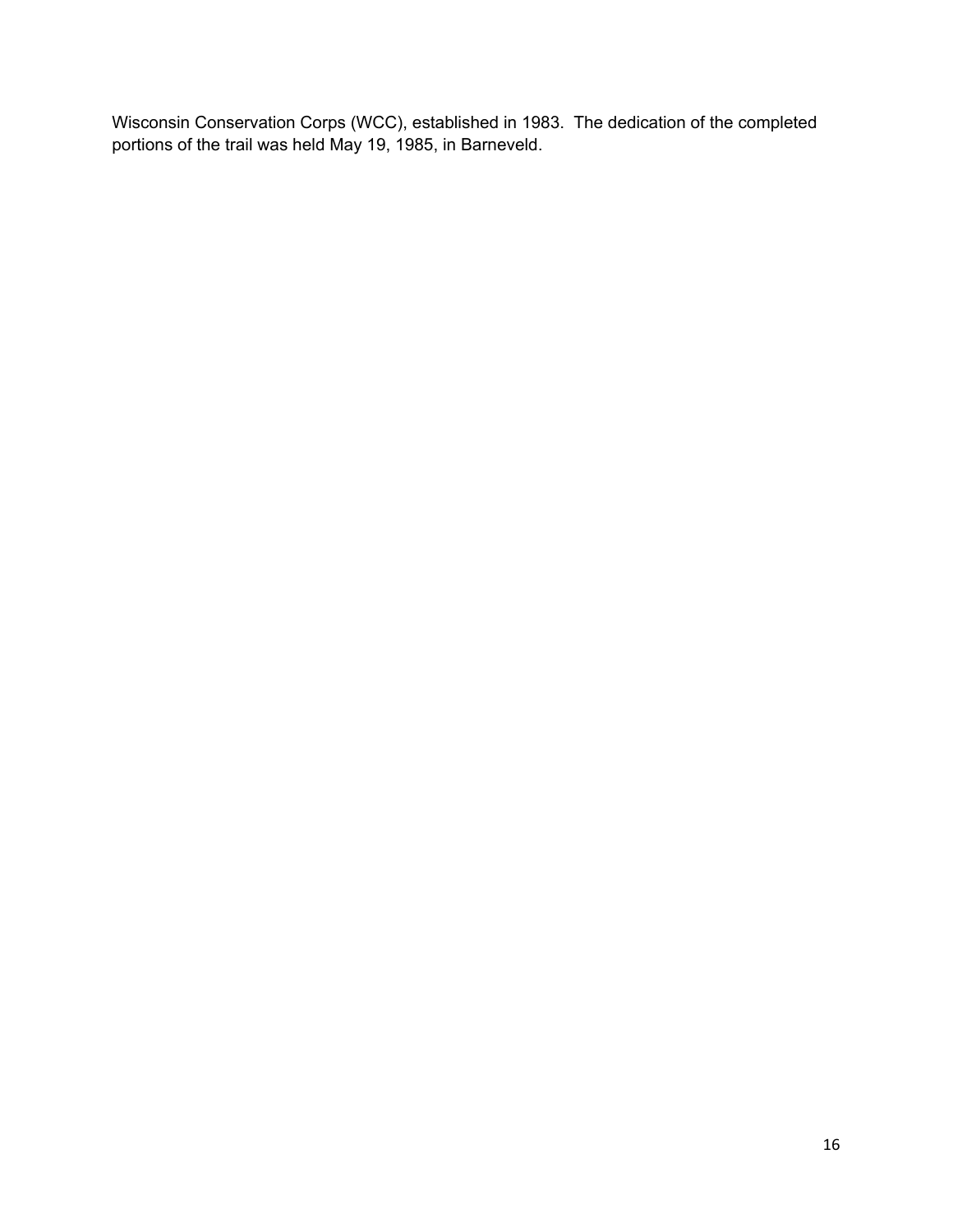# **1. East End of the Trail – Verona Park N Ride**

At Highways Businesses 18/151 and PB is a 100-car parking lot. A spring—fed pond is also on the site. The Department of Natural Resources is leasing this land from Dane County, which used it as part of the County Farm for many years. The Department of Natural Resources plans to extend the trail toward Madison, where it will join with the proposed Capital City Trail and eventually link with trails leading to Milwaukee.

The Ice-Age Trail, a 1,000-mile footpath along the glacial margin in Wisconsin, crosses the Military Ridge Trail here. The Ice Age Trail winds from Door County through the Kettle Moraine State Forests to near the Illinois Border, then northward by way of Verona and Devil's Lake to north central Wisconsin, and westward to the Minnesota border at Interstate Park.

# **2. Badger Prairie Health Care Center**

Across Highway 18/151 from the trail end was Dane County's Badger Prairie Health Care Center, was a 142-bed nursing home. It grew out of the "Dane County Poor House," opened here on 160 acres of land in 1854. The center started as a double log house with a small frame addition, with other buildings and additions added over time. Until 1883, the "Insane Asylum" and "Poor House" were in a brick building south of Highway 18/151, in a grove of trees which still stands around the trail parking lot. In 1883, an insane asylum was built. It is also reported that a small group of lepers were cared for in a separate facility across from the main building. By 1906, the farm had expanded to 640 acres. Home West cared by the ill, infirmed, and aged. The county closed Home West in 1988 and the building has been torn down. Home East provides long-term psychiatric care and treatment for the chronically mentally ill, developmentally disabled, and those with dementia who cannot function in the community. An Alzheimer Center opened here in 1985. Adjacent to this facility is the entrance to Badger Prairie Park.

## **3. Verona's Community Park**

The City of Verona has developed a park along the trail at the eastern edge of the city. In addition to the Eagle's Nest Ice Arena that hosts hockey, the park has softball, baseball, and soccer fields, concessions, and parking for cars and bikes.

The Town of Verona was first Surveyed in 1883. Field notes said surveyors found prairies and savanna with burr, white, and yellow (black) oak, with some hickory; "the timber is low and not valuable."

## **4. City of Verona**

The City of Verona (population 12,969, elevation 983 feet above sea level) grew out of two communities settled in the 1840s. The first, Taylorville, was near a grist mill built in 1843-44 along Badger Mill Creek. The Corners, a mile to the north, was the crossing of two main roads. Verona's population was mainly German and Scottish.

Josiah Matts sold a 100-feet strip of land through Verona to the Chicago and Tomah Railcoach Co. in 1880 for \$50. The railroad depot was in the block west of Main Street. Two hotels were nearby. One of the hotels, the Eagle's Nest, was a stagecoach stop for the Milwaukee to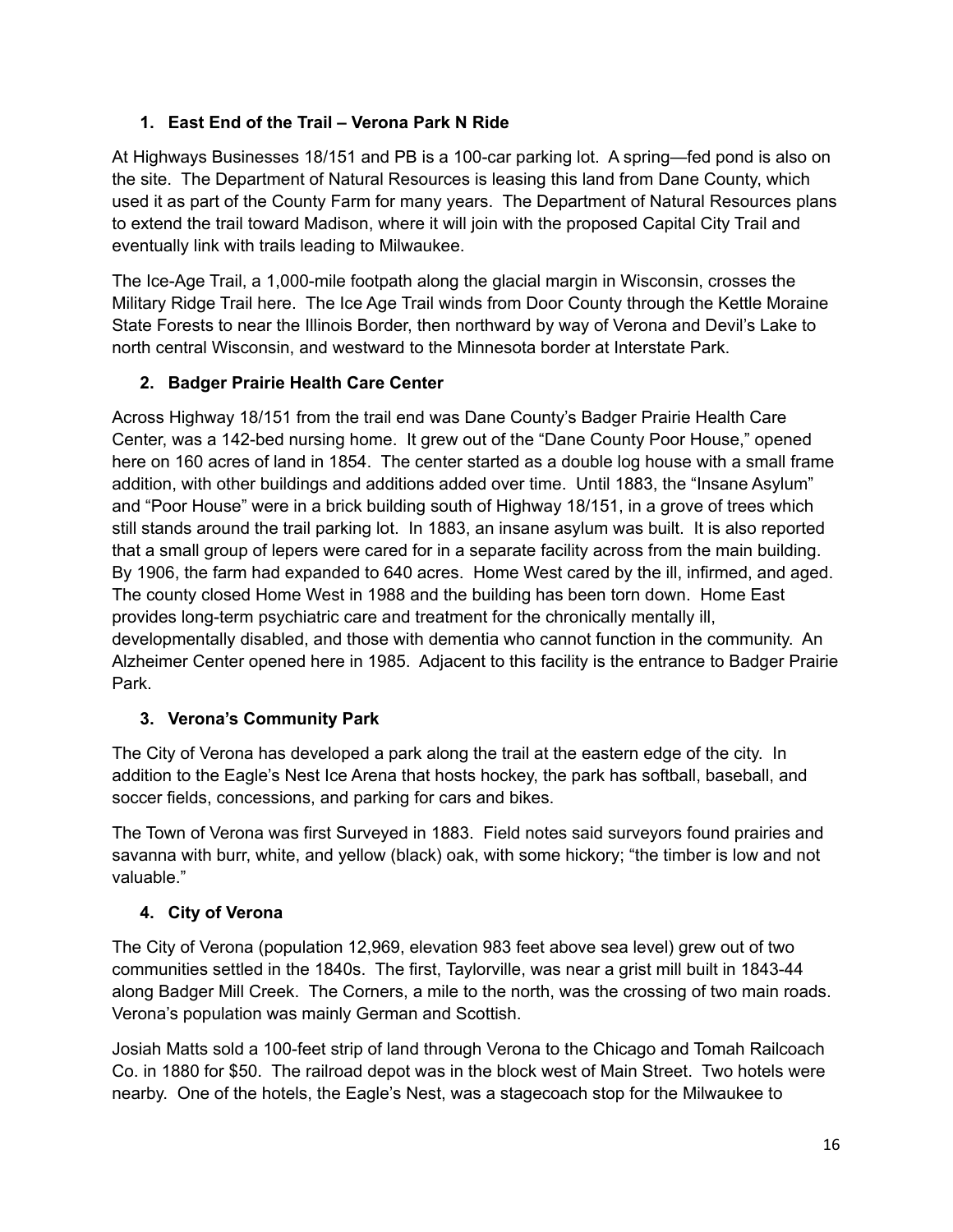Mineral Point and Green Bay to Galena routes. It was built in 1850 and included a carriage barn for the horses and stagecoaches.

# **Badger Prairie County Park**

Badger Prairie County Park is .7 mile north on highway M and then .5 mile east on Cross Country Road. The park has a picnic area, shelter, playground areas, and softball fields. It consists of 300 acres with areas for group camping, mountain bike trails, cross-country skiing, and ice skating.

# **5. Terminal Moraine**

About .7 mile west of Main Street in Verona is the outer margin of the Johnstown Moraine, which is debris left by a glacier which came just this far some 12,000 years ago. The ice was more than a mile think in places. The moraine crosses an ancient valley at Verona where Badger Mill Creek cuts through. The glacier occupied the valley north of the trail and left its moraine crowded against the western slope. A narrow ravine between the glacier and the slope was probably kept open by glacial waters running southward.

West of the moraine is the driftless area, missed by the glacier. Nineteenth-century explorers and geologists noticed that this area lacked the loose boulders found in other parts of the state. The glaciated area also contains more wetlands and lakes, while the driftless region is marked by deep-cut valleys.

# **6. Sugar River Valley**

West of Verona the trail enters the valley pf the Sugar River. Its water flows to the Pecatonica River, the Rock River, the Mississippi River, and the Gulf of Mexico. Some 20,000 years ago this wide valley was the bed of a large lake along the melting glacier. This lake filled the valleys with sand and gravel more than 100 feet deep. The lake's waves steepened the sides of the valley.



Before European settlers came, the valley was covered by treeless low prairie and sedge meadow. Great horned howls, woodcock, snipe,

Great horned owl

pheasants, mourning doves, cardinals, blackbirds, crows, killdeer, red-winged blackbirds, bobolinks, marsh hawks, and other birds and wildlife live in the Sugar River Valley.

# **7. Prairie**

Just west of the bend where the trail enters the wide valley is a high-quality prairie remnant stretching about 200 yards along the trail, especially on the south side. Wisconsin was the northeast border of the prairies which once extended from Indiana to the Rocky Mountains and from Canada to Texas. A prairie is a plant community dominated by grasses rather than trees. It also includes many non-grassy herbs, called forbs. Prairie plants have large root systems, two to three times the height of their tops, to store food underground. They can withstand extremes of climate and the fires that often swept the prairies. Fires kept trees and other non-prairie plants out of the prairie. Prairie sod was too tough for wood plows, so general settlement of the prairies depended on the steel plow.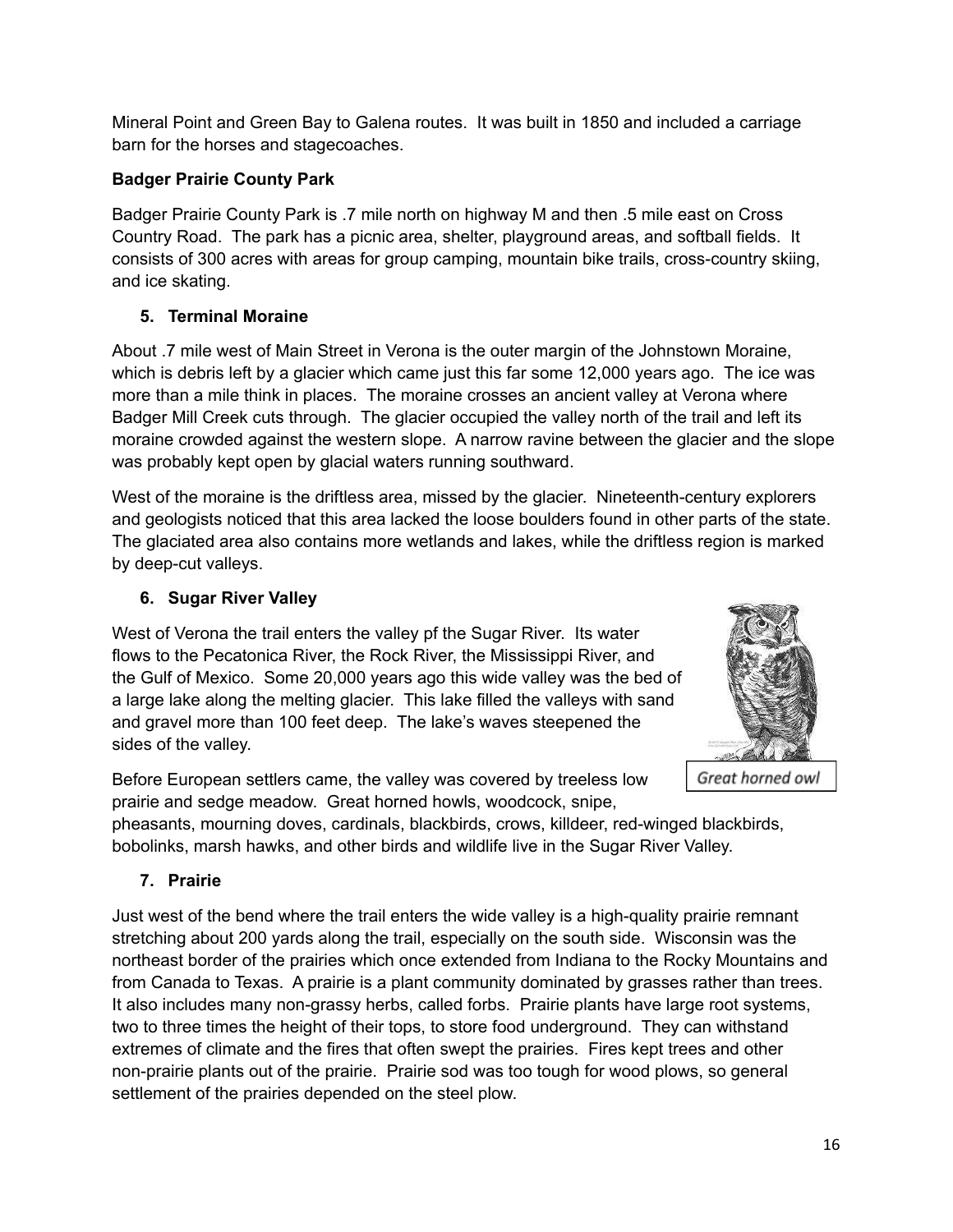Now, most of the prairies have disappeared. Those that remains are mostly too wet, too dry, or too steep to plow. Intermediate prairies (mesic prairies), with deep, rich, black soil and gentle topography, have almost totally disappeared. Many of the remnants that remain, like this one, were preserved by the railroads' practice of burning brush away from their tracks.

The prairie remnant is mesic at the east end and wet at the west end. Wet prairies have peat-like soils with high water-holding capacity. Mesic prairies warm more slowly in spring than dry prairies, so there are fewer early spring flowers. Moist prairies often have late springs and early fall frosts, but the prairie plants are resistant to frost damage. The valleys in which moist prairies are found accumulate cold air, so a dense blanket of fog is likely to form in the morning. Even after the sun clears the fog, the air remains humid.

Look for a rich variety of color through the summer. Some of the flowers found here include:

# *Early Summer*

- May and June, look for the blossoms of prairie parsley, an endangered species in Wisconsin. Although this plant was common in the state, the almost total destruction of its community has drastically reduced its numbers.
- Late spring, early summer, look for the pinkish-purple and white blossoms of downy phlox. It has stiff, narrow leaves opposite one another on a slender, hairy stem.
- Around Mother's Day, look for the flowers of the large white wild indigo in clusters up to a foot long. The plant, a member of the pea family, grows 2 to 4 tall and has dropping pods.
- In June and July, look for the dense, 2-inch spikes of violet and gray lead plant flowers. The lead plant has numerous leaves that are .25-inch long and opposite one another on many small branches.



## *Midsummer*

- Look for the rattlesnake master blossoms with ball-shaped whitish heads. The plant, 2 to 6 feet tall, has a cluster of long, stiff bristle-edged leaves at its base.
- Also in midsummer, look for the snowy blooms of yellow coneflower, which grows 1.5 to 5 feet tall, and the northern red lily.
- Beginning in July, look for the rose-purple blossoms of prairie blazing-stars. The flowers at the top of the stalk bloom first and those at the base last.
- Look for the yellow flowers of rosinweed, named for its resinous sap. It is 3 to five feet tall and has rough, paired leaves attached directly to the stem.
- In addition, look for the compass plant, 3 to 9 feet tall, a relative of rosinweed. Its leaves, deeply lobed, are covered with short hairs and grow in clumps from ground level.

## *Late Summer/Fall*

● Look for the stiff goldenrod and smooth aster.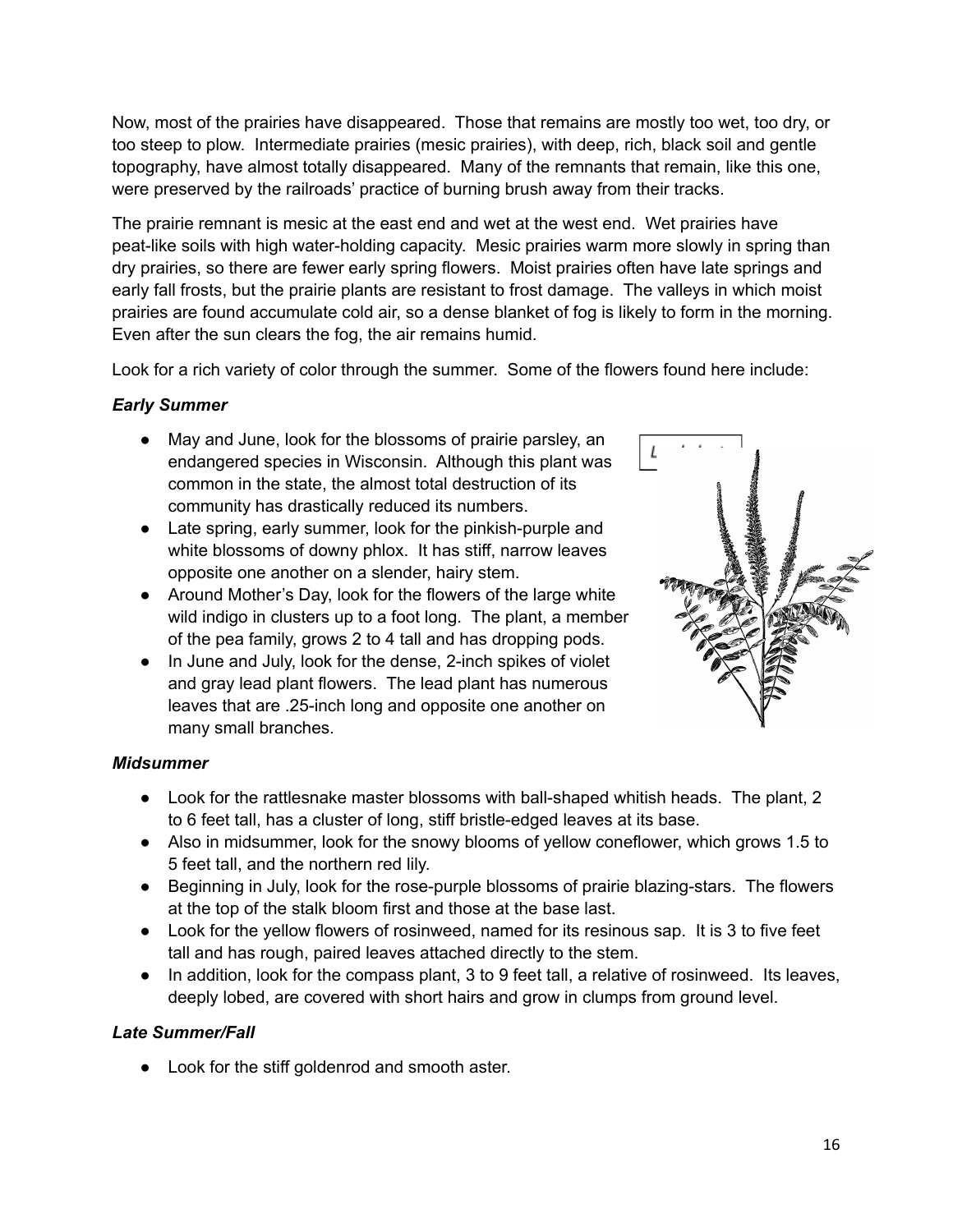An early traveler called rosinweed and compass plant "prairie sunflowers," though their flowers are much smaller than a sunflower. "But the strange peculiarity of the plant is that its leaves invariably point north and south," the traveler wrote. The Native Americans could, in absence of trees on the vast prairie, always find a guide in the leaves of the prairie sunflower. Its resinous qualities might also have rendered it a good substitute for pine knots in giving light. The wild indigo always accompanies this plant.

Grasses such as needle grass (2 to 4feet tall), big bluestem (3 to 8 feet tall), and Indian grass (4 to 6 feet tall) grow in clumps in the prairie. Mesic and wet prairies contain ants that build mounds 1 to 1.5 feet high and 2 to 3 feet in diameter. Moles, skunks, and badgers also burrow in the soil. Together these animals gradually and completely turn over the soil down to six feet once every 100 years. This, along with the extensive and deep roots of prairie plants, made this some of the richest soil in the world.

## **8. Fen and Sedge Meadow**

South of the trail is a very high-quality complex of fen, wet prairies, and sedge meadow. It is gradually being taken over by aspen and shrubs. A fen is a special kind of wet prairie environment with wet, spring alkaline soil and an internally flowing supply of calcium-rich water. This is one of the few fens in unglaciated terrain. A sedge meadow is an open community of wet peat soils, more than half dominated by sedges rather than grasses. Sedges look somewhat like grasses, nut "sedges have edges" –most of their stems are three-sided. Their leaves have motor cells which enable them to fold during temporary dry spells. They grow in clumps, also known as tussocks or hummocks. More than a dozen kinds of sedges grow here.

The sedge meadow may be flooded in the spring or after heavy rains, but typically is just above the water table. The air in a sedge meadow is cooler and moister than the surrounding area, with a shorter growing season and few spring flowers. Among the 120 kinds of plants found in this area are:

- White and yellow ladyslippers, members of the orchid family. The white ladyslipper is an endangered species in Wisconsin and threatened in the United States. This plant is decreasing in number due to habitat drainage, plowing, and grazing.
- Cuckoo flower, which usually blooms the last week in May.
- Bog birch, a shrub.
- Hoary puccoon, a long-lived plant with a root system more than ten feet deep and a downy top 8 to 10 inches tall. It has golden yellow flowers from mid-May to early June.
- Marsh marigold.
- Blue flag, a wild iris.
- Joe Pye weed, very showy in midsummer.
- Goldenrods and asters in the fall.

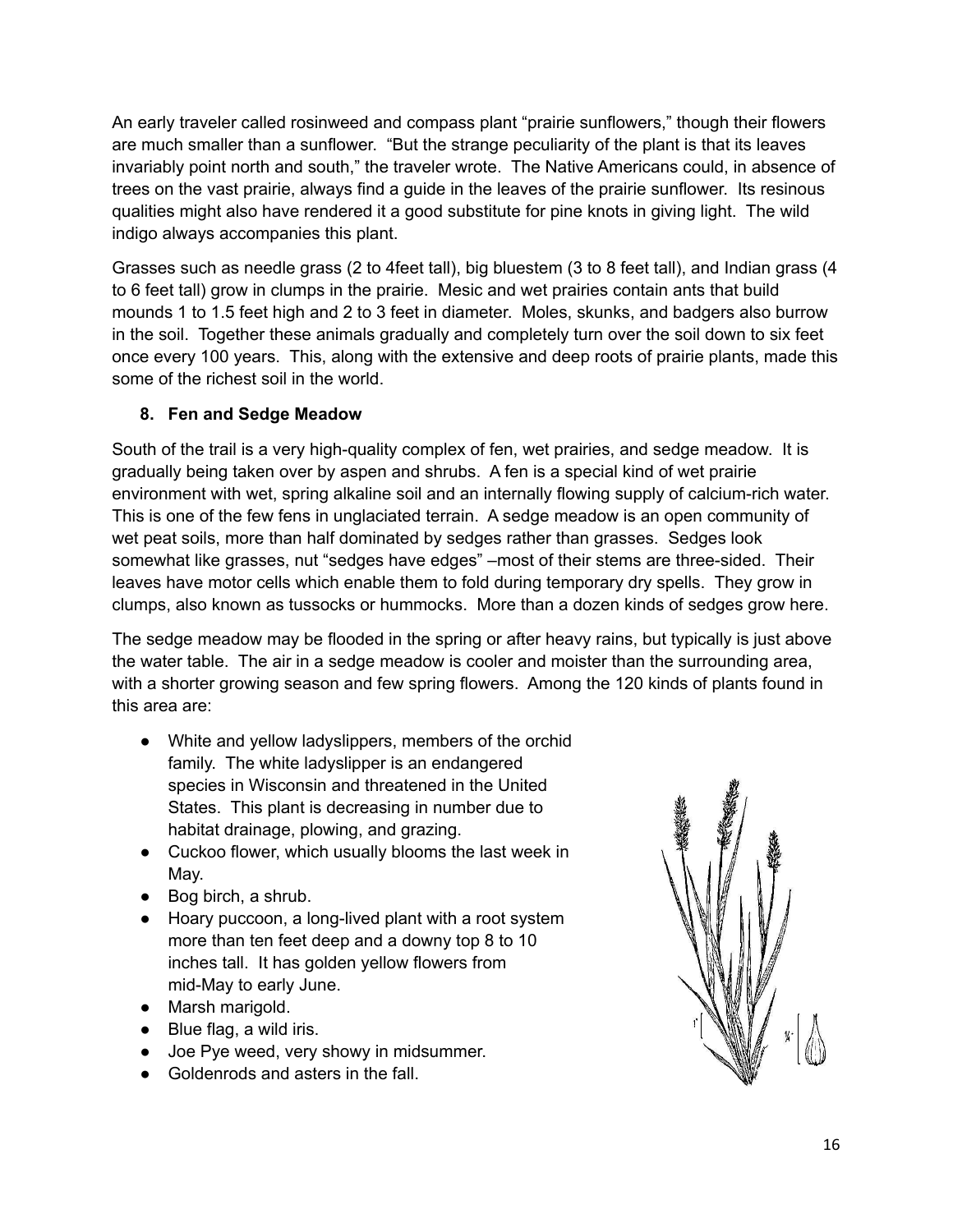## **9. Sugar River**

The Sugar River was the designated boundary in 1829 between Native American lands to the west and U.S. government lands to the east. Remaining Native American rights were ceded in a treaty signed at Rock Island, Illinois, in 1832. When he surveyed the area in 1833, Loren Miller reported, "The water is of the best quality." The river has a sand and gravel bottom and was fed by many springs and seeps. At the time, the river supported native brook trout. With the decline water quality, they and many other animals have disappeared.

Today this part of the Sugar River has brown and rainbow trout, native smallmouth bass, various minnows and darters, white suckers, black bullheads, and occasional other game and panfish. Marsh marigolds brighten its floodplain in late April. You may see deer tracks on the trail. In recent years beaver have reestablished themselves. Signs of their work can be seen along the trail.

# **10. Springs**

There is a group of springs west of the intersection of the trail and White Crossing Road. Because groundwater bubbles up constantly, the springs do not freeze and watercress grows here throughout the year, even when there is snow all around. Springs are formed when groundwater moves through cracks, pores, or channels in the rock, from places where the water levels are higher to places where the water levels are lower. How fast the springs flow depends on the difference in level, the distance the water moves, and the size, shape, and interconnections of the space sin the rocks. Because of possible contamination from surface runoff, drinking from the springs is not advised. An excellent opportunity to view springs up close is from an observation deck just east of Cty J, near Riley.

## **11. Wet Prairie**

North of Highway PD is an area of wet prairie and sedge meadow. Among the flowering plants here are:

- Glad mallow, a species which grows only in the midwest. It is threatened in Wisconsin by damage to its habitat and by weed-killing chemicals. It grows three to six feet high and has coarsely-toothed lobe leaves. Its blossoms, in June to August, have white petals about .3 inch long.
- Water hemlock, a poisonous plant that grows 3 to 6 feet tall and has a cluster of small white flowers from May to August.
- Mountain mint, with whitish to rose-pink or purple flowers with small purple spots in late July to mid-September.
- Swamp saxifrage, with rosette-like leaf clusters at its base. In spring it has small flowers, greenish-white, yellowish or purple, with five narrow petals.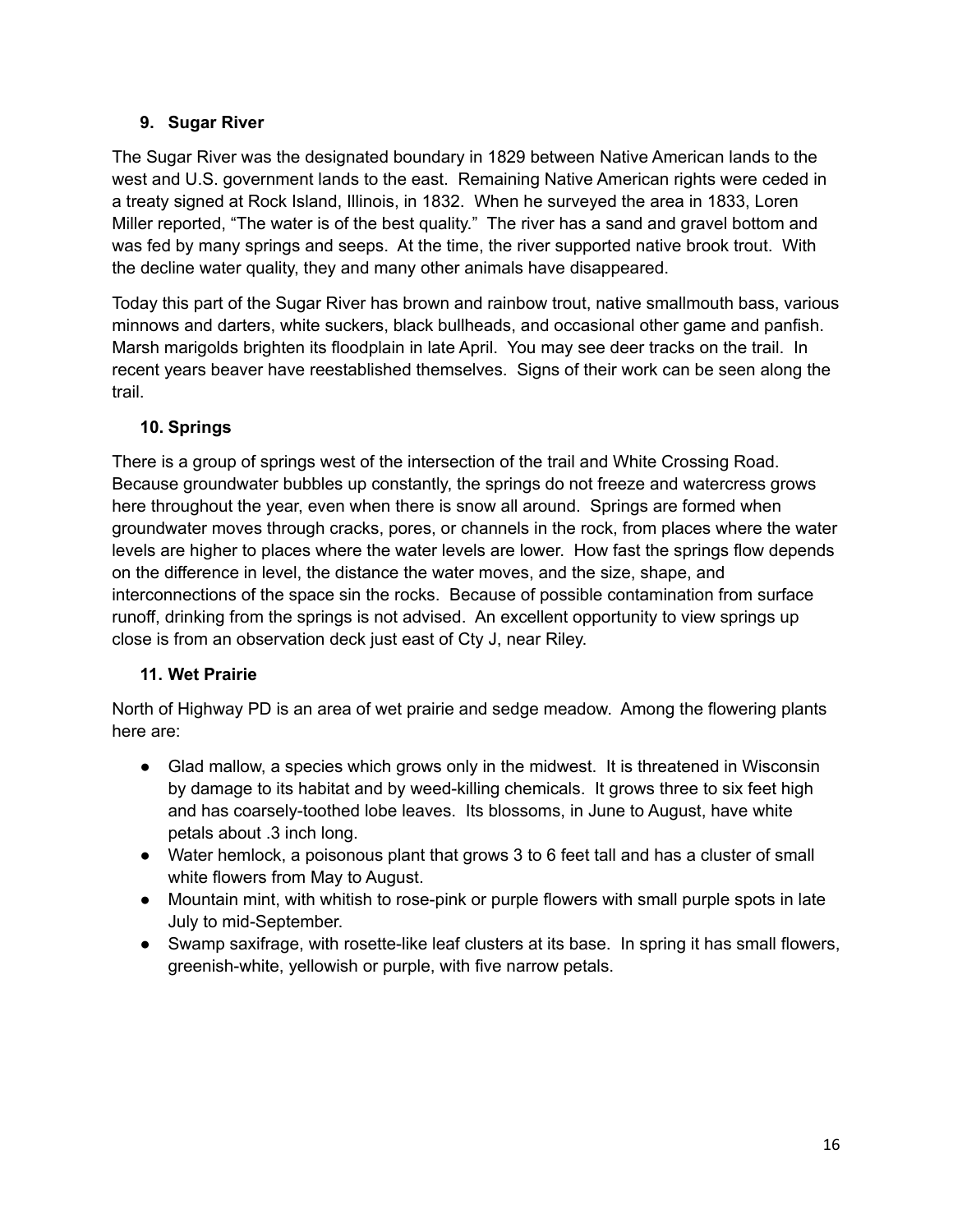

#### **12. Riley Game Cooperative**



From Cty PD to Klevenville-Riley Road, the trail goes through the area which was the Riley Game Cooperative. Here, the world-famous naturalist Aldo Leopold did some of his research. The cooperative was formed in 1931 by area farmers who were concerned about the uncontrolled hunting on their land; Madison residents who wanted a place to hunt; and Leopold, who wanted a place to study wildlife management. The organization was in full operation by 1933. Its projects included winter feeding stations for game birds, planting, fencing, and raising, banding, and releasing pheasants in the 1,700-acre preserve. The cooperative also provided farmers and city people with an opportunity to socialize.

The land remained privately owned and was open to hunting only by members of the cooperative. Leopold was the cooperative's prime mover. He had seen grazing and erosion destroy the habitat of game birds. With the help of University of Wisconsin students, cooperative members, and groups such as the Boy Scouts, he planted trees and shrubs to provide shelter for pheasants and quail.

Leopold studied the survival rates of quail here, where farmers fed them during the harsh winter of 1936-37. He reported that there was enough fair-weather shelter for game, but more foul-weather shelter was needed; so, he planted red cedar, grapes, viburnum, and mulberry.

Today the most conspicuous sign of the cooperative's work is the cover planting of spruce and pine on a hill to the north of the trail. The cooperative became inactive in the early 1940s. Leopold died in 1948, and the cooperative officially disbanded

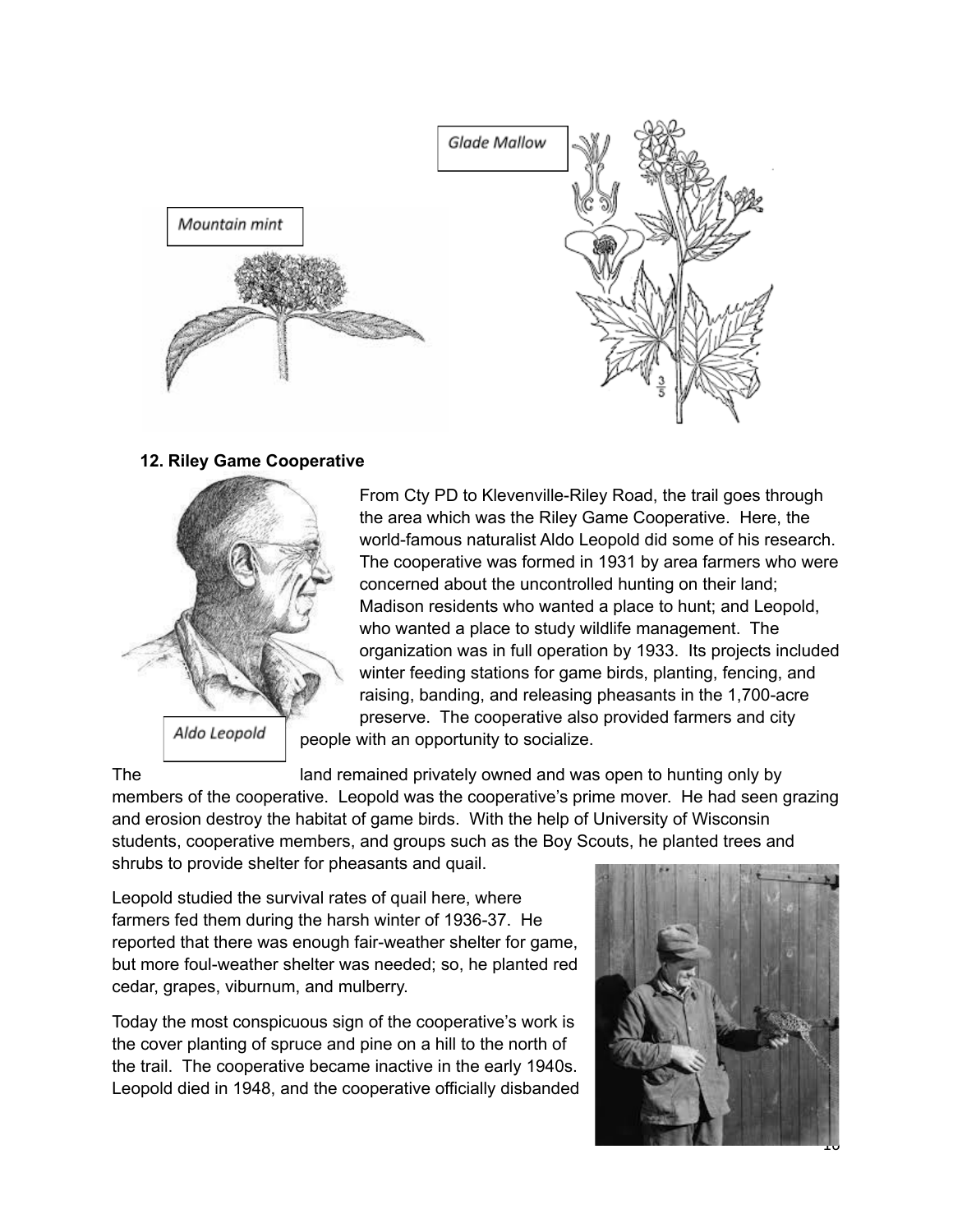in about 1956. Some of the lowlands of the Riley Game Cooperative have been drained and farmed since then, but other parts of the area still provide habitat for teal, mallard, and wood ducks; geese, pheasants, woodcock, quail, Wilson snipe; horned and short-eared owls; red tailed hawks, redwing blackbirds, and other birds. Beavers, deer, fox, rabbits, squirrels, and muskrats also make homes in this area.

Rueben Paulson, founding farmer of the Riley Game Cooperative, releasing a bended hen pheasant hatched with farm chickens. Photo taken by Aldo Leopold, used with permission of U.W, Department of Wildlife Ecology.

## **13. Prairie Remnant**

Along the trail about .3 mile northwest of Paulson Road is a rich, intact prairie remnant about 50 yards long, with a balance of grasses and broadleaf plants. Look for these plants:

- Jacob's ladder, whose loose clusters of blue, bell-shaped flowers are showy in spring.
- Shooting star
- New Jersey tea. In late June to late July, it has densely-clustered white flowers on long stalks of bushy, woody plant.
- Bottle gentian, which has blue to white bottle-shaped flowers from August to October.
- Gayfeather, a variety of blazingstar.
- Rosinweed
- Golden Alexander, which has flat-topped clusters of small yellow flowers between April and June.
- Rattlesnake master
- Asters
- Goldenrod
- Big bluestem grass
- Bluejoint grass, two to four feet tall, growing in heavy clumps. Its nodes are often swollen.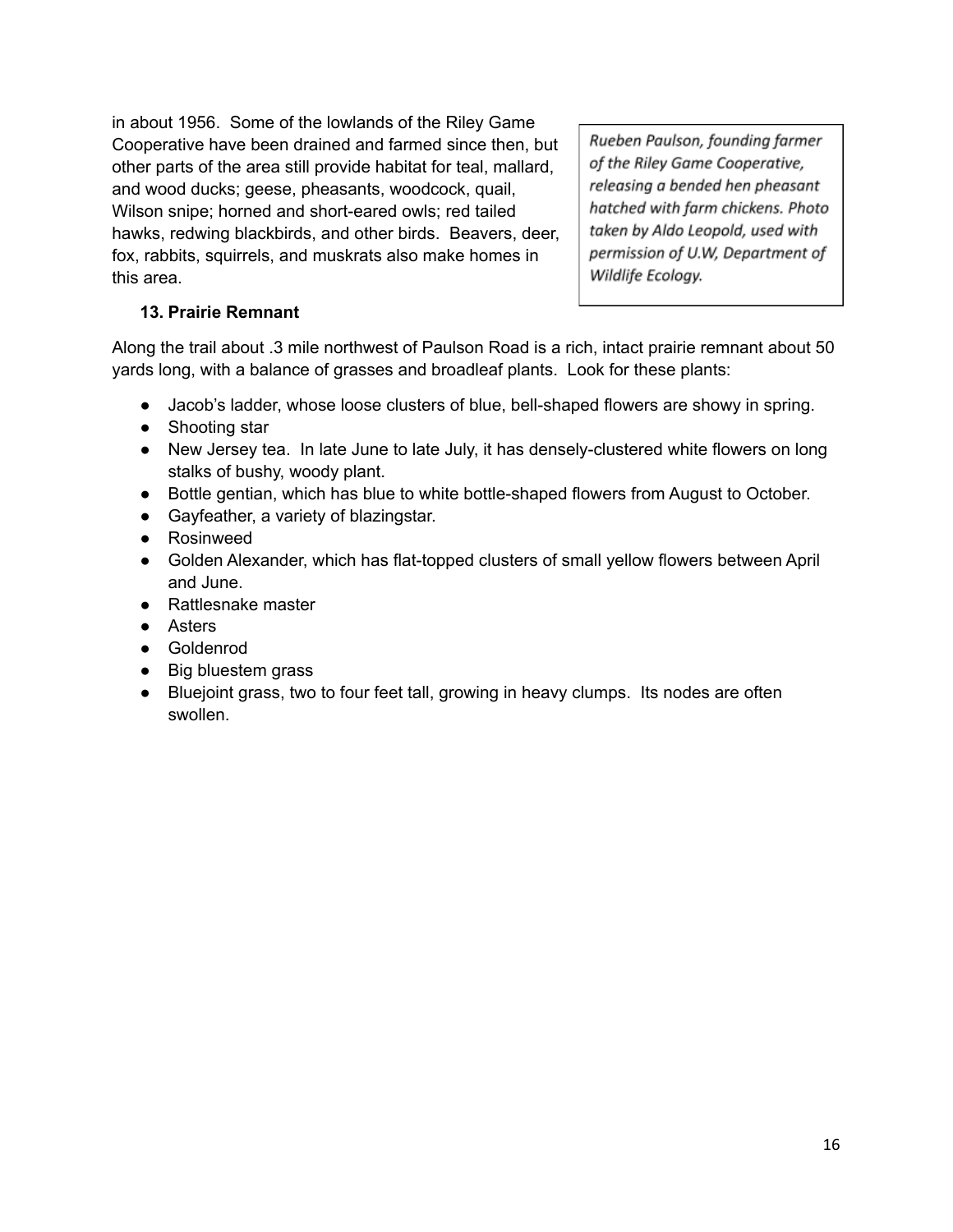

## **Observation Deck**

About one-quarter mile southeast of Cty J, an observation deck affords excellent viewing of several natural springs. The deck was built in 1996 in memory of Verona businessman, Ron Taylor (1929-1995) by his family and friends with whom he shared his love of nature. Ron Taylor had served as the president of the Friends of the Military Ridge State Trail for many years.

## **14. Riley**

The unincorporated community of Riley (elevation 945 feet) was founded in 1881, when the railroad was built. Platted as Sugar River Station on William Riley's farm, it became known as "Riley's Station and Post Office" and has been known as "Riley's" for most of its existence. It was the best-known water stop for the steam engines between Madison and Lancaster. At turn of the century, Riley's had a population of 100 or more, a creamery, stables, a depot, stockyards, general states, a church, and a large hall.

In 1943, the Chicago and Northwestern received permission to remove the station buildings and equipment. A grocery was the only substantial business near the  $\vert$  static Service Commission noted, and no carload freight had been shipped from **the station for** the station for

four years. The only remaining business today is a tavern, in the bullding that once was a general store and post office. The tavern features Sunday morning pancake breakfasts. Bluegrass music jams are held on the Saturday afternoon of the month.

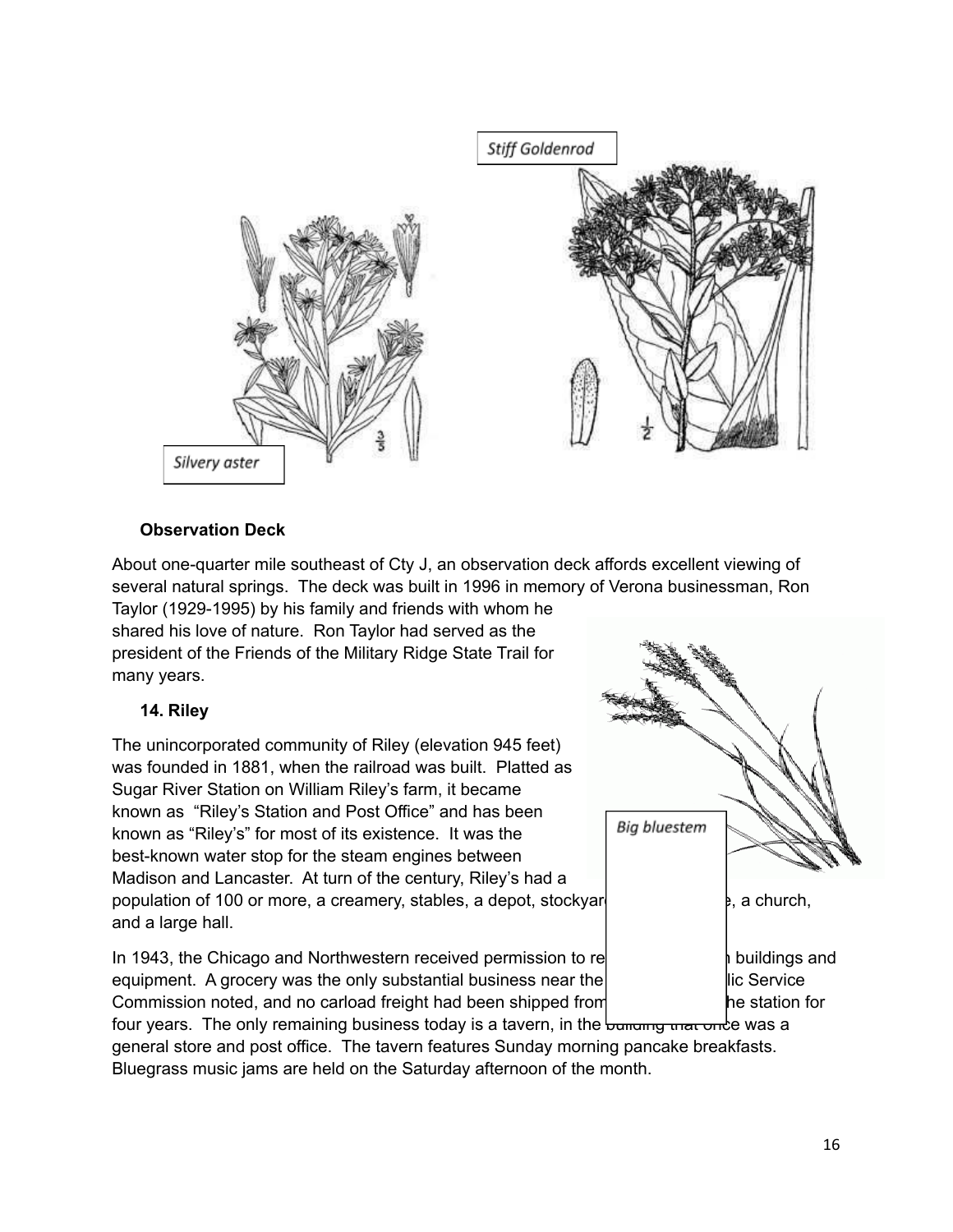## **15. Schalpbach Creek Valley**

About one-half mile west of Riley the trail makes its last crossing with the Sugar River. The trail then enters the narrower valley of Schalpbach Creek, which flows into the Sugar River. The uplands in this area are gently rolling, the steeper slopes containing pasture or forest, and the gentler slopes planted primarily with crops such as corn, oats, and hay.

In most of the area, dolomite limestone or sandstone is within 20 inches of the surface of the soil. A 1981 plan for the Upper Sugar River Watershed said that one-third to two-thirds of the topsoil in the area had been lost to erosion. The plan recommended measures such as crop rotation, contour plowing, strip cropping, terracing, grassed waterways, conservation tillage, keeping livestock out of streams, planting of critical areas, and stream bank protection to reduce erosion and improve water quality.

# **Observation Deck**

In 1997, an observation deck was built by the Friends of the Military Ridge State Trail with matching stewardship monies from the Department of Natural Resources where the trail crosses the Sugar River here. The deck area has bike racks and benches so that trail users may rest and enjoy the surroundings. Listen to the frogs (chorus, spring peppers, wood, leopard, green), American toads, and birds (sandhill cranes, high-flying Wilson snipe, and the territorial red-winged blackbirds). Notice the bend in the Sugar River to the northwest of the deck; under these willows, beavers built a dam that was washed out in the floods of 1993.

Ridge Guiders, a group of volunteer naturalists who lead nature walks along the trail from Riley, are working near the deck to restore some of the prairie wetland species that are being crowded out by the reed canary grass and box elders.

# **16. Sand Pit**

In a 1948 Springdale town history, it was reported that "A 300 feet high hillside on the Stanley Ayers farm near Klevenville was scalped of its top covering of sod and soil recently, to provide a mine of sand for the George Pendergast Foundry Co. of Milwaukee. The state geologist indicated that the area probably contained sand suitable for foundry use, and test borings confirmed this."

The Chicago and North Western Railroad built a spur for cars beside its tracks at the foot of the hill and the Milwaukee firm moved in its logging equipment. Bulldozers and giant earth movers crawled like ants for two weeks over the steep face of the hill to remove the dirt and rocks, leaving a huge yellow cliff of sand which can be seen for miles.

High-quality sand from here was also shipped to other foundries in the U.S. and Canada. As many as 20 railroad cars plus truck loads were shipped out each week. Operations at the sand pit were discontinued in December of 1980. The pit is privately owned; trail users must keep out. The former quarry's steep cliffs were reduced to safer slopes after the quarry equipment was removed.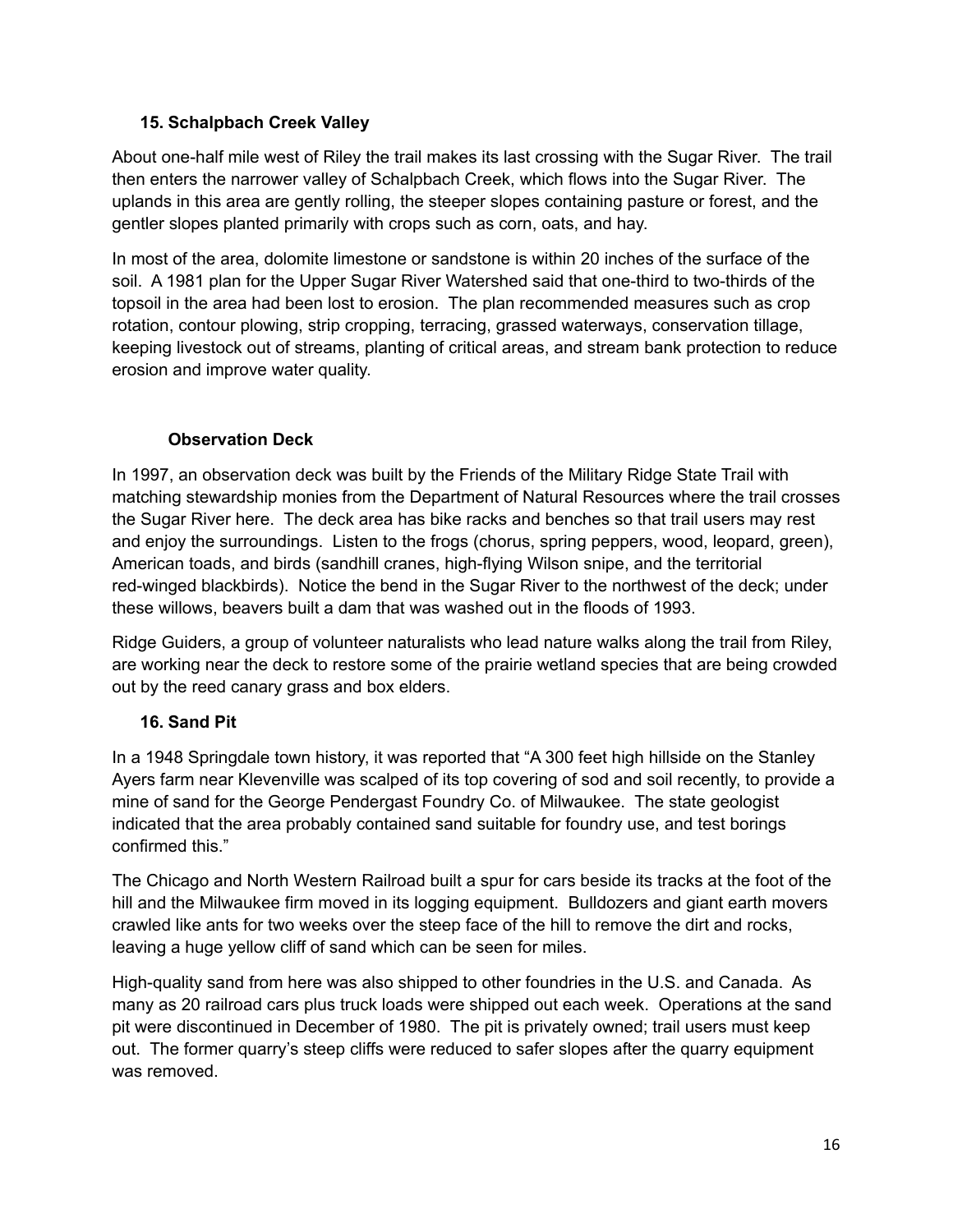## **17. Prairie Remnant**

A prairie remnant extends for about 60 yards on both sides of the trail just east of Klevenville. It ranges from wet prairie to sedge meadow on the north side. Look for these plants:

- Prairie smoke, with purplish-red to pink flowers in late April to May. Long feathery hairs on its seed heads give a "puff of smoke" look. Its stems are low, soft, and hairy, and sprout many deep-cut leaves.
- Prairie dropseed grass, 2 to 3 feet tall. It stands very erect and has long, narrow blades.
- Smooth white lettuce, with pinkish flowers on a spike, clasping elongated leaves and yellow bristles.



Killdeer, flickers, red-tailed hawks, and bobolinks are among some of the birds seen in this area.

#### **18. Klevenville**

Klevenville (unincorporated) was named for Iver Kleven, an early settler from Norway. A colony from Valders, Norway settled near a spring between Klevenville and Mount Horeb in 1846 and lived in covered wagons until building a log house. Kleven was a carpenter, contractor, and stone mason; after the railroad came through, he ran a lumber business with two of his sons. He was Klevenville's postmaster until 1890.

In the 1890s, mail was carried by foot along a grassy trail through heavy woods from Klevenville to Henderson, 2.5 miles to the southeast.

## **19. Upper Schalpach Creek Valley**

Upstream from Klevenville, the 1981 Upper Sugar River Watershed Plan reported that streambank grazing and livestock wastes were destroying water quality. Sediment in streams harms the gills of fish and other animals and covers the rubble in which fish lay their eggs. It also fills the deep holes fish use as rest and escape areas.

In the Schalpach Creek Valley, the railroad was built up from the floodplain and cut through steep hills to keep the uphill grade gentle. The work was done by human and mule power. The trail goes through woods of aspen, oak and maple, with May apples and other wild flowers.

## **20. Railroad Quarry**

North of the trail is a limestone quarry which the railroad used for stone to build this line was built in 1880-81. The quarry has been unused long enough for tree steep side.

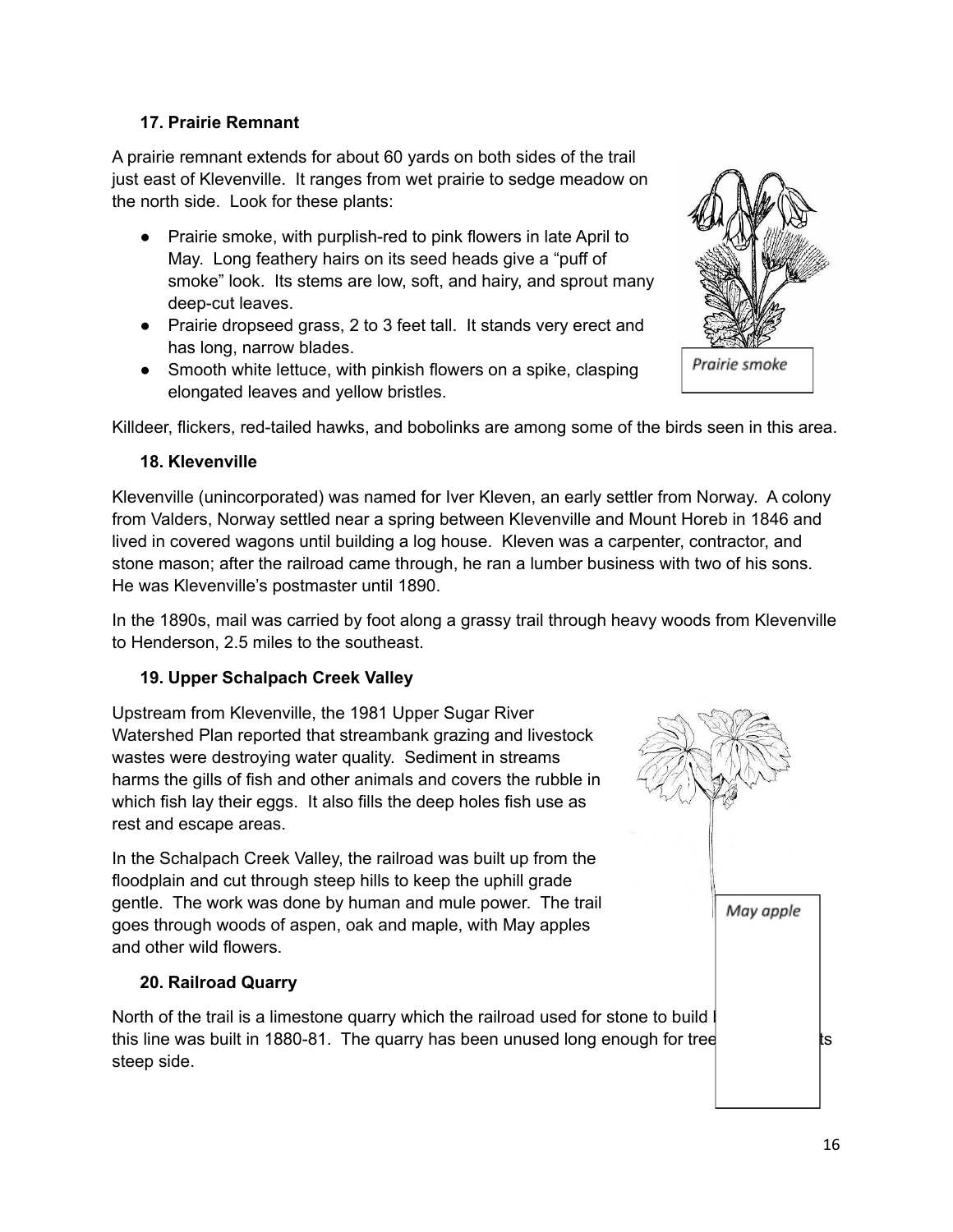## **21. Limestone Cliffs**

You get a closer look at the region's limestone where the railroad cuts through in Mount Horeb, under the Sixth Street bridge. West of the bridge, note the holes in the stone. These are caused by the solvent action of slightly acidic water seeping through the carbonated bedrock—a process that, over many years, forms caves.

## **22. Mount Horeb**

Mount Horeb (population 7, 462 and elevation 1,230 feet) was first settled mostly by English people. In the 1870s, Norwegians came in large numbers, bringing with them traditions such as lutefisk (fish preserved in lye) and rosemaling (flower-painted utensils and furnishings). German, Swiss, and Irish influences also can be seen.

Early Mount Horeb was centered near the present Union Cemetery, at the intersection of roads from Black Earth, Verona, Mount Vernon, and Blue Mounds. The coming of the railroad in 1881 spelled the end of the old town. Most of the business places were moved closer to the depot. Dane County Historical Society has marked the site of the "Old Town" along Highway 78.

A variety of 19<sup>th</sup>-century buildings can be seen in the village, including the three-story Romanesque revival-style Opera House at Main and Second Streets. In 1895, local residents raised \$12,000 to build the opera house. It had shops on the first floor and a stage on the second. Over the years it was the scene of minstrel shows, traveling stock companies, silent movies, and home talent productions. It later served as a lodge hall.

When Highway 18/151 was moved south of the village in 1984, local business people renamed the old highway the "Trollway" to pull visitors to its many craft and antique shops and restaurants. A tourist-visitor information center is open daily from June through August at Main and Third Streets. The Mount Horeb Area Historical Society Museum, at 100 S. Second Street, is open from 12:30 to 4:00 p.m. on weekends from Memorial Day through Labor Day and on special event days.

The trail has a rest area and parking lot between First and Second Streets. The railroad depot was west on First Street.

Stewart County Park is about .5 mile north of the trail on Highway JG. It contains 105 acres of land, including the seven-acre, spring-fed Stewart Lake, picnicking. Two shelters, pavilion, trout fishing, a hiking trail, and a playground. From 1914 to 1920 there was a ski jump on top of the hill at the park entrance. It was considered one of the best in the country, and some of the world's finest jumpers competed there.

Dane County's Prairie Heritage Trail begins about .4 mile south of the Military Ridge Trail on Highway JG. It follows Highway JG eight miles along an open ridge, and then through a small river valley to a second ridge and a 1 1/3- acre restored prairie planted by the Dane County Highway Department.

# **23. Military Ridge**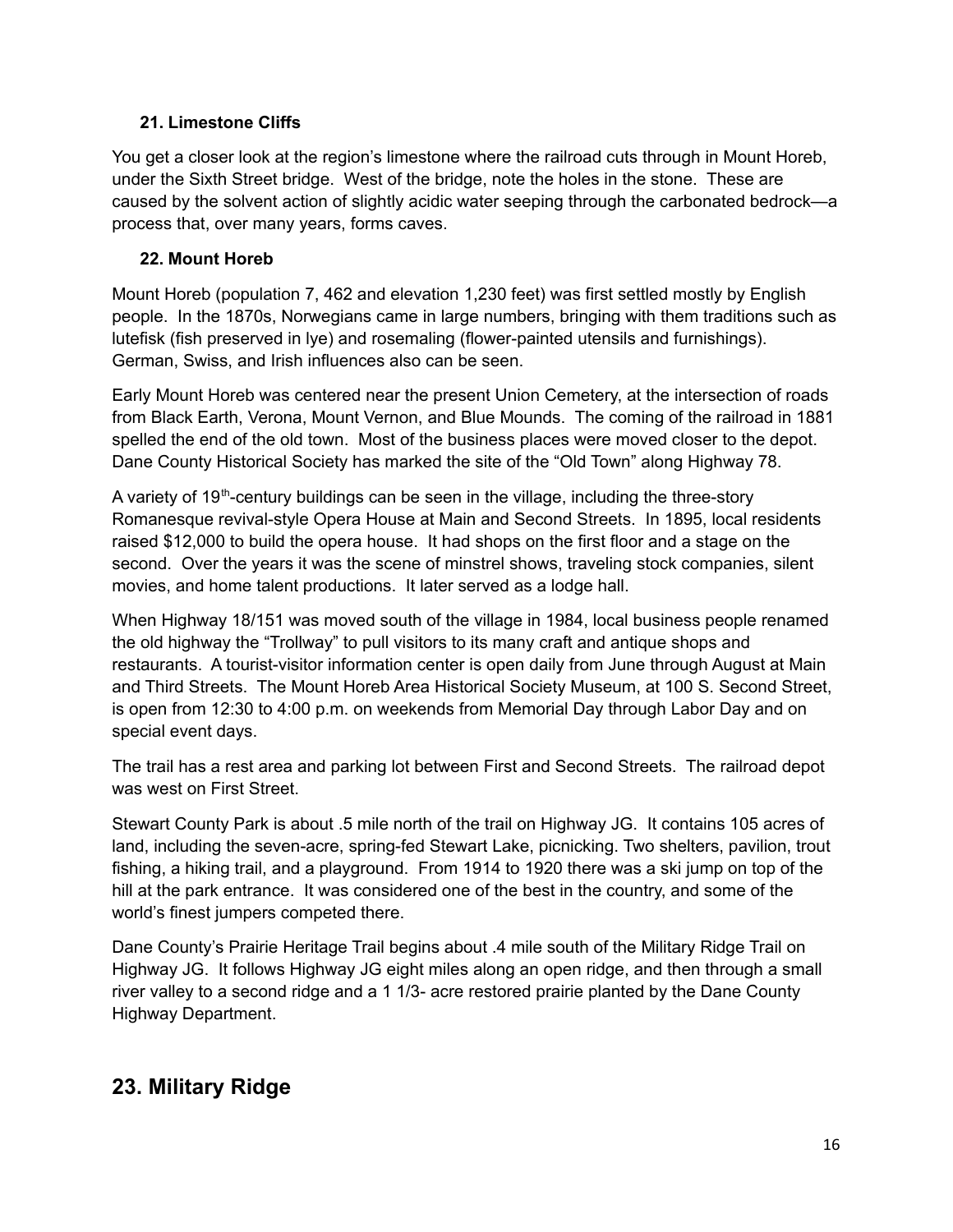Between Mount Horeb and Dodgeville, the trail follows the Military Ridge. Geologists call the ridge the Platteville-Galena cuesta. A cuesta is an earth formation in which the rock layers lie parallel to the surface of a long, gentle slope (on the south, sloping six to eight feet per mile to the Illinois border), with a short, steep slope cutting across the layers on the other side (to the north). The ridge parallels the Wisconsin River for more than 60 miles and rises some 500 feet above the Wisconsin River valley.

The Military Ridge is made of alternating layers of dolomite and sandstone. Dolomite is a hard rock formed by the packing and cementing of deposits of broken seashells or mud containing calcium carbonate. After that, the calcium was partially replaced by magnesium. On top of the rock is a cap of loess – a fine soil drifted in by the wind, possibly 20,000 years ago.

There are more streams on the north slope, running in comparatively narrow valleys between wide ranges. The streams to the south have more branches. There are no natural lakes on either slope, and no wetlands except along the Wisconsin River. Between Mount Horeb and Blue Mounds is a three-directional divide from which water flows north to the Wisconsin River, southeast to the Sugar River, and southwest to the Pecatonica River.

# **24. The Blue Mounds**

East and West Blue Mounds are stubborn leftovers from the gradual erosion of the surrounding area. They rise 300 to 500 feet above the Military Ridge divide. The mounds are separated by steep north-flowing tributaries of the Blue Mounds Creek.

The west mound has a smaller, higher summit. It has an 85-feet layer of erosion-resistant dolomite (created some 405 to 425 million years ago by the last sea that covered Wisconsin) to protect the older Maquoketa Shale below. The dolomite is the same rock as is found in Niagara Falls.

Winnebagos called the West Mound "Weehaukaja," meaning "a high place with a wonderful view." The Sauks believed the mound was the home of the nature spirit, Manotou, who gave off rumbling sounds, and the spring on the eastern slope was believed sacred to the

Manotou. The mounds, called "Smokey Mountains" on early maps, were a rallying ground for Native Americans. They said the blue haze around the mounds was smoke from Wakanda, the earth maker. The mounds were covered with tree when whites forest saw them, probably because the rocks kept prairie fires away.

In 1830, Henry R Schoolcraft wrote "The highest elevations …and the Blue Mound, are covered with soil and with trees…I have never, either in the west or our of the west, seen a richer soil, or more stately fields of corn and oats, than upon one of the plateau of the Blue Mound." Today, dogwood wild plum, hazelnut, elderberry, sumac, wild grape, and raspberry bushes and trees grow in the area.

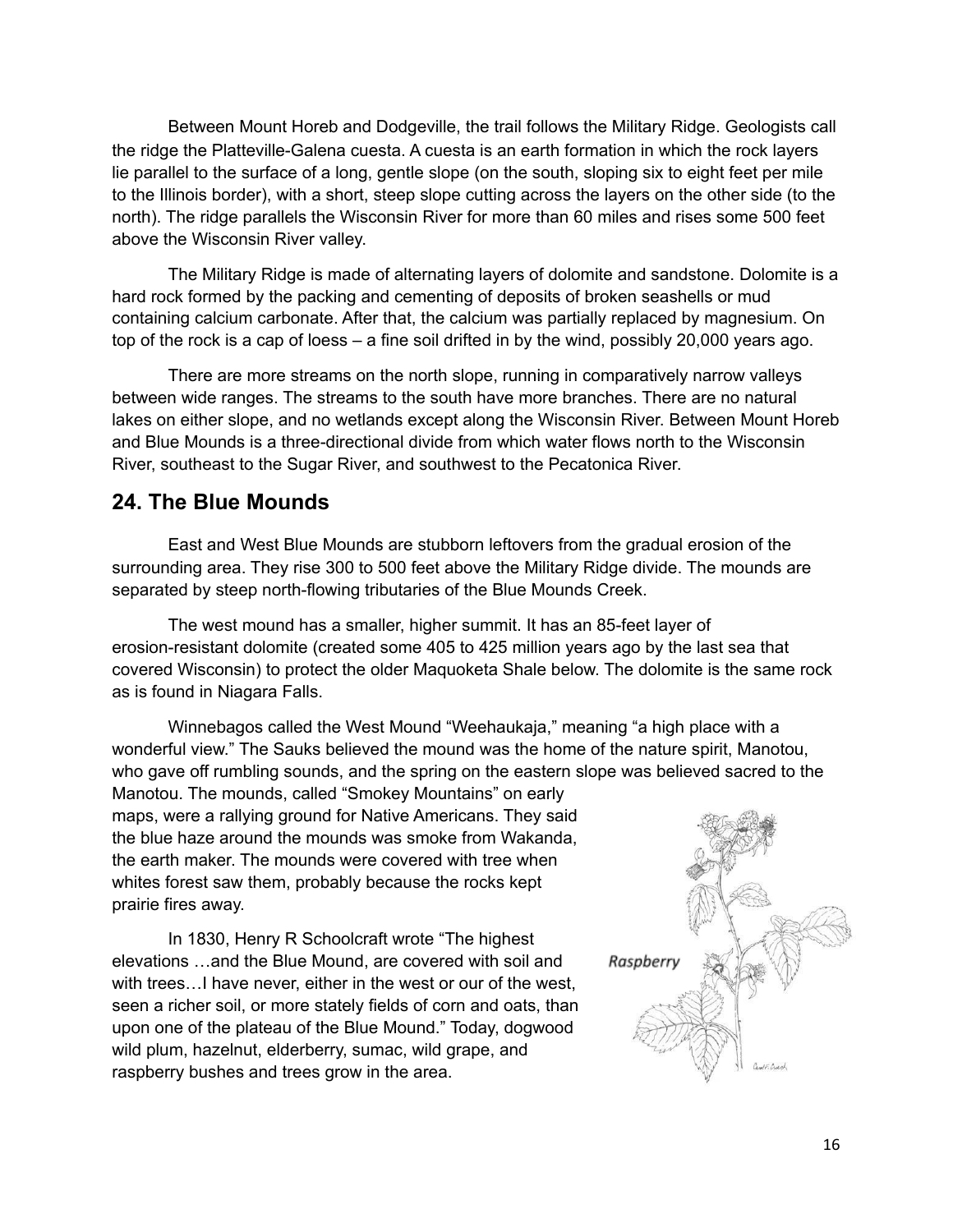# **25. Little Norway**

# **26. Cave of the Mounds**

The Military Ridge Trail tunnels under Highway ID near West Blue Mound. The tunnel replaced a 101-feet long steel bridge that was built in 1935, when Highway 18/151 followed this route. The corner of the Cave of the Mounds Road and Highway ID is over the tunnel. You can get to it by the exit from the trail to Highway ID across from Highway JG.

Cave of the Mounds, north on Cave of the Mounds Road, is in rock formed more 400 million years ago by the shells of small animals which settled into a million rock layers when this part of was a sea. The cavern was formed about a million years ago by water seeping down through the shale in the Blue Mounds area and rushing as an underground stream. The cave was discovered on August 4, 1939, after the dust settled from a 1,600-pound dynamite blast set off in a quarry.

It is privately owned and open year-round for a fee. The cave had 18 rooms and holds more than 100 people. Inside, the temperature remains a constant 50° F. Rock formations include stalagmites, stalactites (streaked in red and black by iron oxide and manganese in the soil), helictites (rare, twisting, curving shapes), oolites (cave pearls, formed by lime around sand grains), and fossils. Mushrooms, mosses, and algae grow in the cave.

The grounds have picnic areas, rock gardens, and trails.

# **Brigham County Park**

Brigham County Park is on the top of East Blue Mound, 1.25 miles north from the trail on Highway F. From the east, the most direct way to the park is via Highway ID and Cave of the Mounds Road to Highway F.

The park was named for Ebenezer Brigham, one of the first settlers in the area in 1828. The nearest other settler was in Dodgeville, and there were no others between him and Milwaukee. Brigham had the largest of many lead diggings in the town. He had a large garden and a number of cows, entertained travelers, acted as justice of the peace and postmaster, and was one of the first members of the Wisconsin Territorial Legislature.

Brigham Park has 88 acres of woods and a great view to the north and west from atop the mound (elevation of 1490 feet). There are 25 campsites, a group camp area, picnicking, two shelters, a self-guided nature trail, and a playground.

# **27. Village of Blue Mounds**

Blue Mounds (population 880, elevation 1301 feet) has a community park on the west edge of the village which borders the Military Ridge State Trail and provides parking, water and restrooms (seasonal) to visitors.

During the Blackhawk War, a fort was erected southwest of the present intersection of Highway 18/151 and County F to protect the area's 25 miners. The fort had four block houses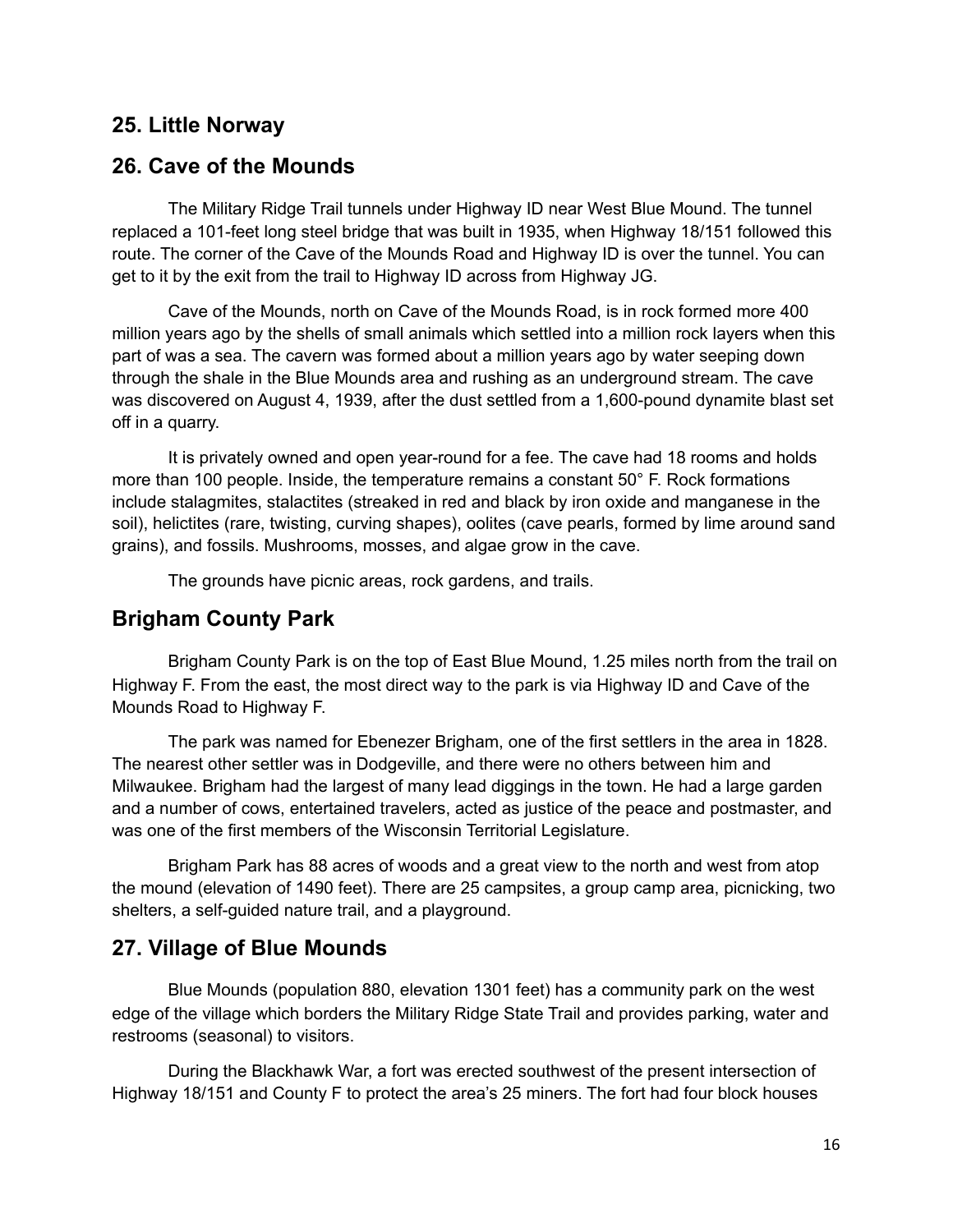ten feet high, with two walls that jutted out so Native Americans couldn't climb them. It was garrisoned by General Henry Dodge's Iowa-Michigan Brigade from May 20 to September 20, 1832. The fort also served as a stopover for travelers.

The first Norwegian settlers came in 1846. Their houses were small and simple. Many dug out the sides of the hill, with posts as a front wall in which they made a door and one or two windows. Pulitzer prize-winner Hamlin Garland found characters in Blue Mounds for many of his novels.

At Blue Mounds, the Military Ridge Trail crosses the Wisconsin Bikeway, which links with the LaCrosse and the Mukwonago. The Bikeway follows County F to the north and County Z to the south.

# **28. Pokerville**

About .2 miles west of Mounds Road, the trail passes between the stone abutments of a long-abandoned bridge. Maps from 1876 to 1930 show a north-south road here. By 1952 it had disappeared. The road led downhill to the West Blue Mounds Post Office, more commonly known as Pokerville. This ghost town was founded as Moundville in 1828 by a professional gambler. It got the name Pokerville because of the extensive gambling that went on there. Drinking, fighting, and even murders also took place there.

On November 16,1850, the Milwaukee Journal reported: "Murder: the stage driver says, a man was killed at the Pokerville on Blue Mounds a week ago last Wednesday night. He stopped overnight and was in the saloon watching a game of cards when a row broke out, and he was shot by the bartender who had fired at 'Slippery Dick,' a fellow who is always around this part of the country gambling."

Pokerville had more than 50 buildings, including two saloons, three hotels, and several general stores, and a race track atop the West Blue Mound (the oval is now a drive in the state park). In the 1840s, Pokerville had a reputation for cheaper food and booze than at Brigham. German and Norwegian farmers began to move into the area in the 1840s, but well into the 1850s the village's main distinction was as a gambling place.

Pokerville lost people to the California Gold Rush and the Civil War. By the 1870s, Pokerville's days as a gambling town were over, but it still had three saloons, legal or illegal. The Moundville Union Temperance League, advocating total abstinence, had 50 members in 1879. When the railroad went a quarter mile to the north, many of the houses and stores were moved to a new town. Lost River Cave is near the Pokerville site, however, the cave is no longer open to the public.



# **29. Blue Mounds State Park**

West of Mounds Road, the trail runs along the south border of Blue Mound State Park, where there is a park entrance along the trail for users. The park includes the flat top of West Blue Mound (elevation 1,716 feet), the highest point in southern Wisconsin. The park had two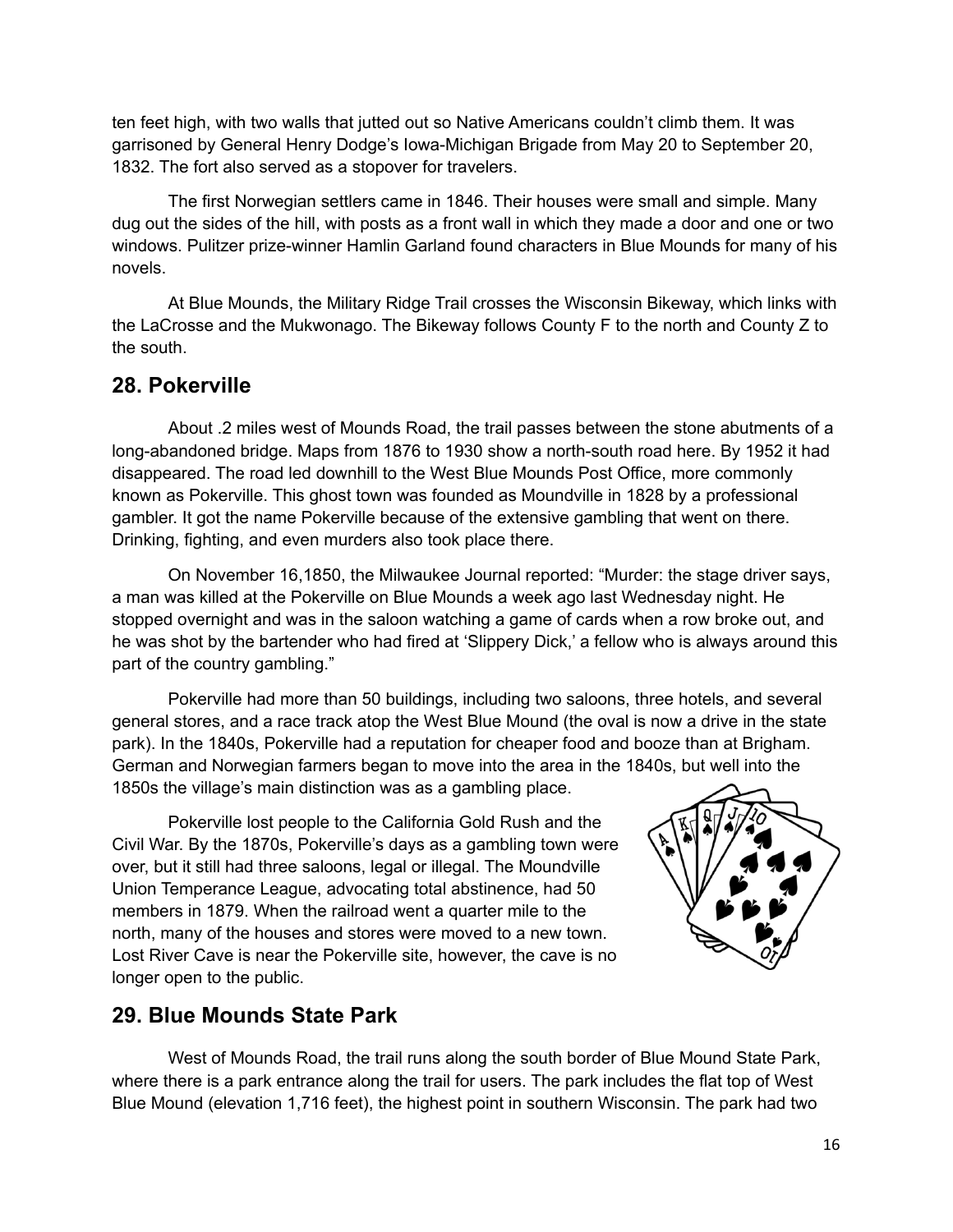observation towers from which, on a clear day, you can see the State Capitol, the Baraboo and Wisconsin River bluffs, and the Belmont and Platteville Mounds. The Baraboo Range, some 20 miles to the north, is a quartzite ridge stretching 25 miles east to west. It rises 500 to 800 feet above the surrounding plain and is among the oldest visible physical features on earth.

The park has restrooms, a swimming pool, concession, picnicking, shelters, wooded campsites, mountain bike trails, and hiking and cross-country skiing trails. There is an entrance off the bike trail into the park and special campsites for bicyclists. The Blue Mound State Park nature trail has labels describing many of the plants, animals, and geological features of the park. The park is home to deer, many other mammals, and at least 75 kinds of birds. Another 50-60 kinds of birds come through in spring and fall.

# **30. Tornado path**

As you approach Barneveld, you can see the path taken by the destructive tornado which roared through the village on June 8, 1984. The tornado, one of the worst in history, carried belongings across the trail and many miles beyond. It left a notch in the skyline of trees north of the trail.

From here, you can also see a large stone and sand quarry near Barneveld. The limestone is used for building roads and highways and for agricultural lime. The quarry opened in the 1930s. A cave was found there, but was filled in because it was unsafe.

# **31. Barneveld**

In 1985, Barneveld (population 1,231, elevation 1,235 feet) completed reconstruction after the 1984 tornado, whose winds of more than 260 miles per hour destroyed all but one of the village's businesses and 60 percent of its housing. The storm caused \$22 million in damages, killed nine people, and injured more than 200 people. A part of the reconstruction was a village park, with a shelter, toilets, volleyball, and basketball courts, horseshoes, and parking.

Barneveld was born when David Simpson offered the railroad right-of-way through his farm for \$1 if it would build a depot there. He subdivided and began selling lots. It originally was called Simpsonville, but renamed Barneveld by a railroad surveyor who was from the Netherlands. Most of the early settlers were from the British Isles.

County highways K and HH lead north out of Barneveld along Hogback Ridge, which was used by soldiers during the Blackhawk War to get to the Wisconsin River. For many years, this route was an important link between the lead region and the railroad that went along the Wisconsin River.

Birch Lake Park, is northwest of the village on County T. It has picnicking, camping, boating, and fishing for bluegills, largemouth bass, and black bullheads.

A state fish and wildlife refuge is along Trout Creek, Iowa County's best trout stream, about 3.5 miles northwest of the trail on County T. Brown trout reproduce naturally here.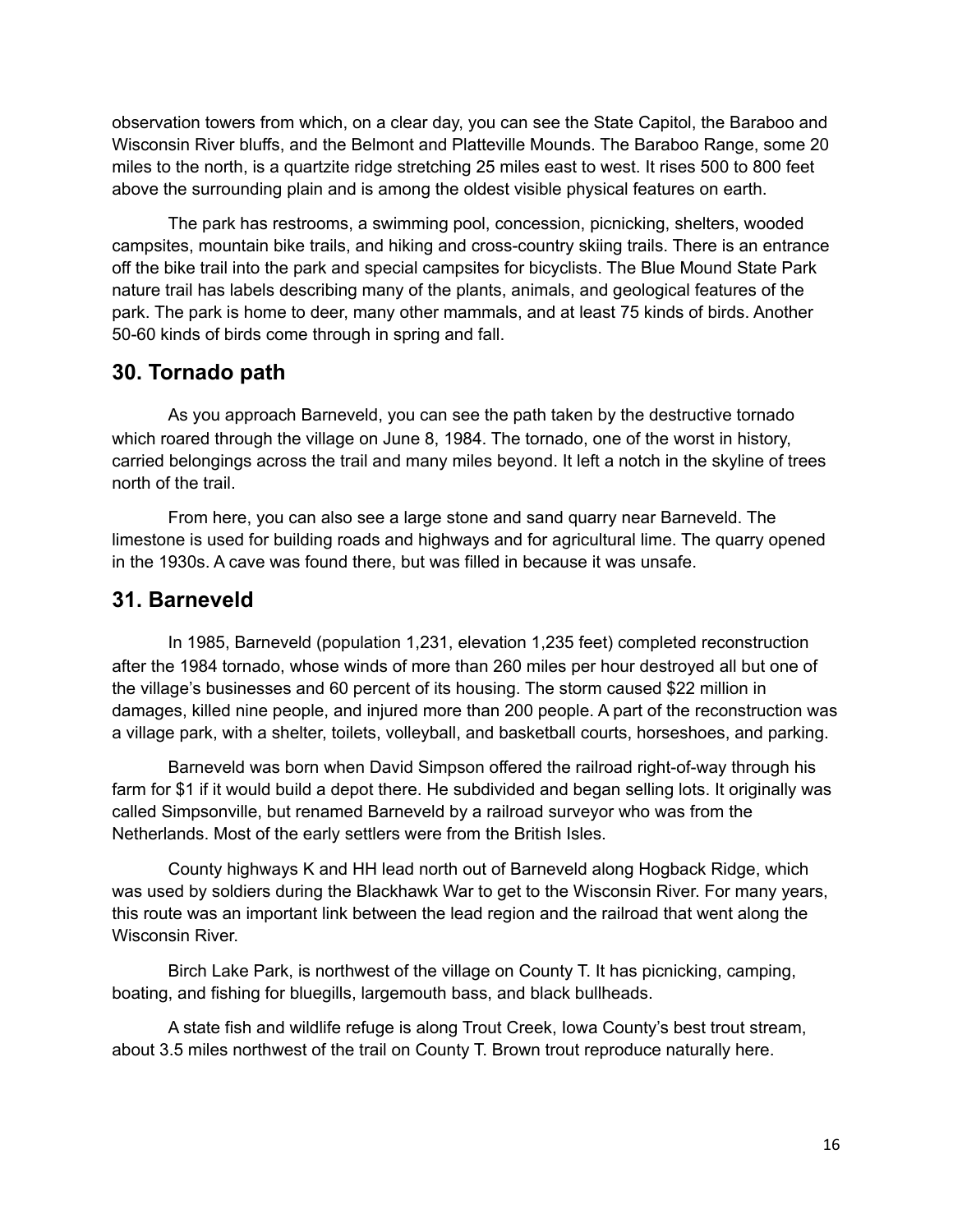Between Barneveld and Ridgeway, a stone barn built in 1881 by three stone masons from Wales is visible to the south along Highway 18/151. The barn was built with quarried stone and has a gable roof with two dormers over the main entrances.

# **32. Jennieton**

Jennieton is another town that withered when the railroad passed it by. It stood along the old Highway 18/151 near where County Highway T goes to the south.

Jennieton was settled by Welsh Congregationalists and Baptists.

Jennieton had churches. A cheese factory, a school, a saloon, a hotel, a post office, wagon and carpenter shops, boot and shoe store, grocery and dry goods store with a hall upstairs that was used by various groups, a blacksmith, a literary society which held lectures every two weeks, and a Good Templars Lodge.

In April 1871, Jennieton young women organized the Ginsto Society, which passed a resolution "…That any fashion which either produces a personal injury, wastes our time, or doverts our minds from high and noble pursuits, is wrong in itself and should be resisted as tyrannical…That woman, equally with man, is a distinct person, a self-conscious being, a moral agent, a living soul, an individual of the human race…so, notwithstanding her sex, she has a capacity of self-government, and as sex cannot enter as a constituent element into her personality; it shall not be permitted to regulate the activities, and to decide what shall be the sphere in which such personality shall evert itself… That woman has talent, and a natural inclination for a much wider sphere of action than is allotted to her; and… That the members of this society will not regard the laws of custom in this particular, but will pursue any occupation, trade, or employment which is honorable and to which they had a natural inclination." This was 50 years before the US Constitution was amended to allow women to vote.

When the railroad was being built, Jennieton residents complained that the railroad workers drank, fought, and stole their money. In 1881, quite a bit of the stock was killed by trains until farmers learned to fence their cattle.

Turkey vultures pass this way in their April migration northward.

# **33. High Crossing**

The intersection of Pikes Peak Road, the railroad tracks, and the highway was known as "High Crossing."

In 1907, the Wisconsin Railroad Commission ordered the Chicago and Northwestern to put and underground crossing here within 40 days. The ends of the railroad overpass can still be seen, but the bridge has been removed.

You can see Welsh writing on many of the stones in the Jennieton cemeteries, which are north of the trail on Pikes Peak and Oak roads.

# **34. Ridgeway**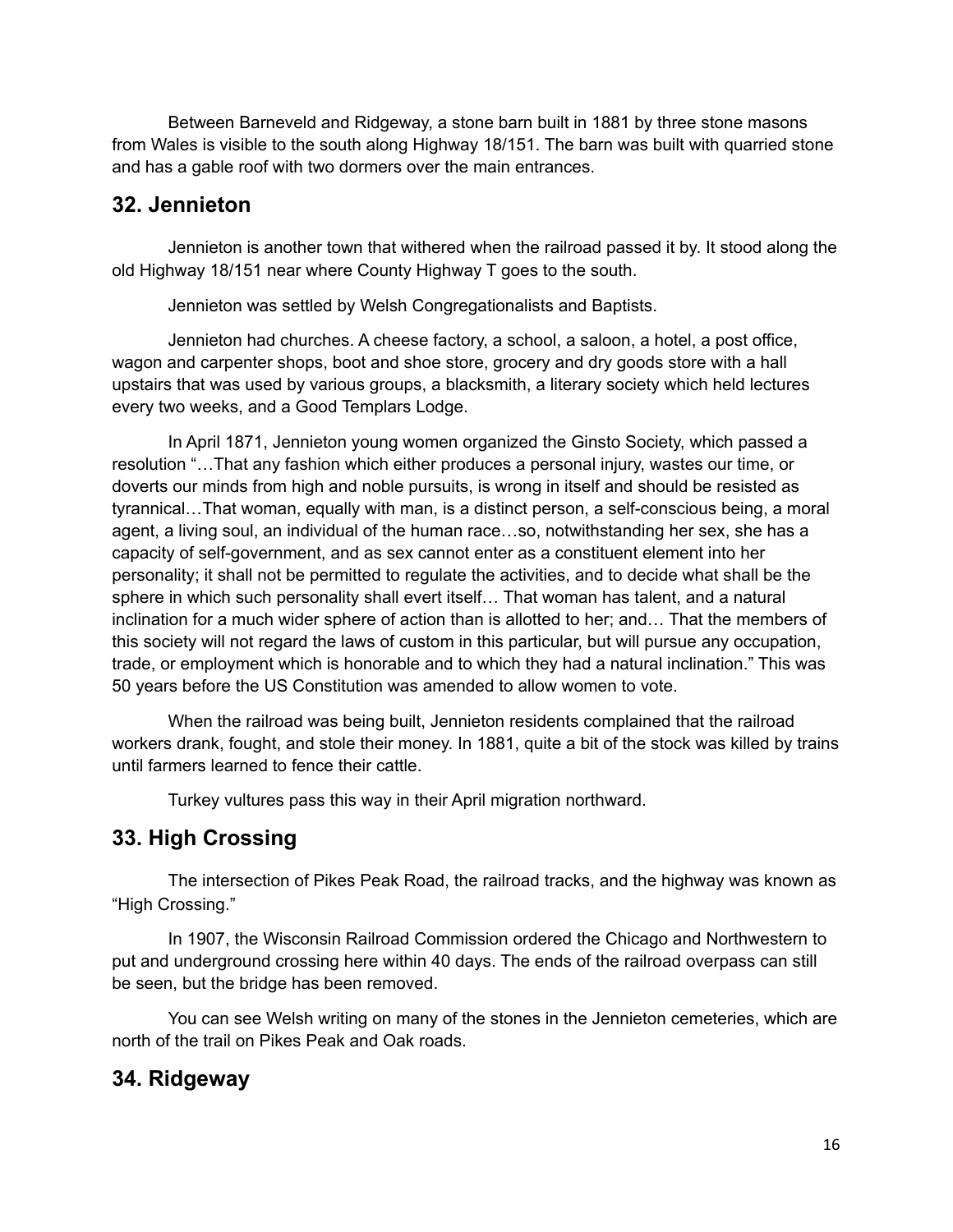Ridgeway (population 653, elevation 1,170 feet) was settles by J.B. Skinner and the other miners in 1828. Irish and Welsh settled in the 1840s, large numbers of Welsh came in about 1850, and Norwegians and Germans in about 1855.

On July 24, 1910, just months after a 64-22 referendum vote against fire protection, a fire destroyed half of Ridgeway's business district. Men, women, and children fought the fire. Three years later, still without a village fire department, 17 buildings were burned. A fire department was later established after these disasters.

Ridgeway has the only railroad depot left along the Military Ridge Trial. The depot was built in September 1913 and is the mid-sized style of depot designed by the Chicago and North Western in 1900. Similar stations were built in Wyeville, South Beaver Dam, Grand Marsh, Sussex, Mercer, and Bellevue, Wisconsin, as well as communities in Iowa and Illinois.

The depot's floor plan showed a ticket office near the center, with windows through which the station staff could see trains coming from either direction. The passenger waiting room was at one end, the larger freight room at the other end, and a small register room between the freight room and the ticket office. The depot was sold in 1976 to a local business.

The Ridge Hotel dates back to 1841, when it was a stage stop on the Military Road. The village switchboard was there until dial phones came through. The 23-room hotel was rehabilitated in 1976 for use as a home and a recreation center.

A toilet building is south of the trail to serve both the trail and the village park users, and includes water. Because Highway 18/151 took the railroad right-of-way west of Ridgeway, the trail was built along its north side. It has more hills and curves than the railroad grade. Bike carefully.

The cemetery and site of the old St. Bridget's Church, Ridgeway's first Catholic church, can be seen south of the trail about a mile southwest of Ridgeway.

## **35. Frogtown and Wakefield**

A mining settlement near County BB and the Military Ridge was known as Frogtown. Some of the lead ore was found just below the sod in this area. In deeper mines, water was a problem. Sometimes it was pumped out; here miners had a boat that went underground from the north side of the road to the south side. Burral Jones of Ridgeway said his aunt used the boat to take dinner to her miner father. Holes and piles of earth north of the trail are present day reminders of the mines.

To the couth was a settlement known as Wakefield. The former Wakefield School, a mile south on County BB, was built in 1893 after an earlier one, a half mile to the north, was condemned. The second school is now part of Folklore Village, a center for arts, crafts, folk music and dancing, festivals, workshops, and ethnic foods. Folklore Village offers many educational classes, environmental restoration projects, as well as a youth hostel and tent camping.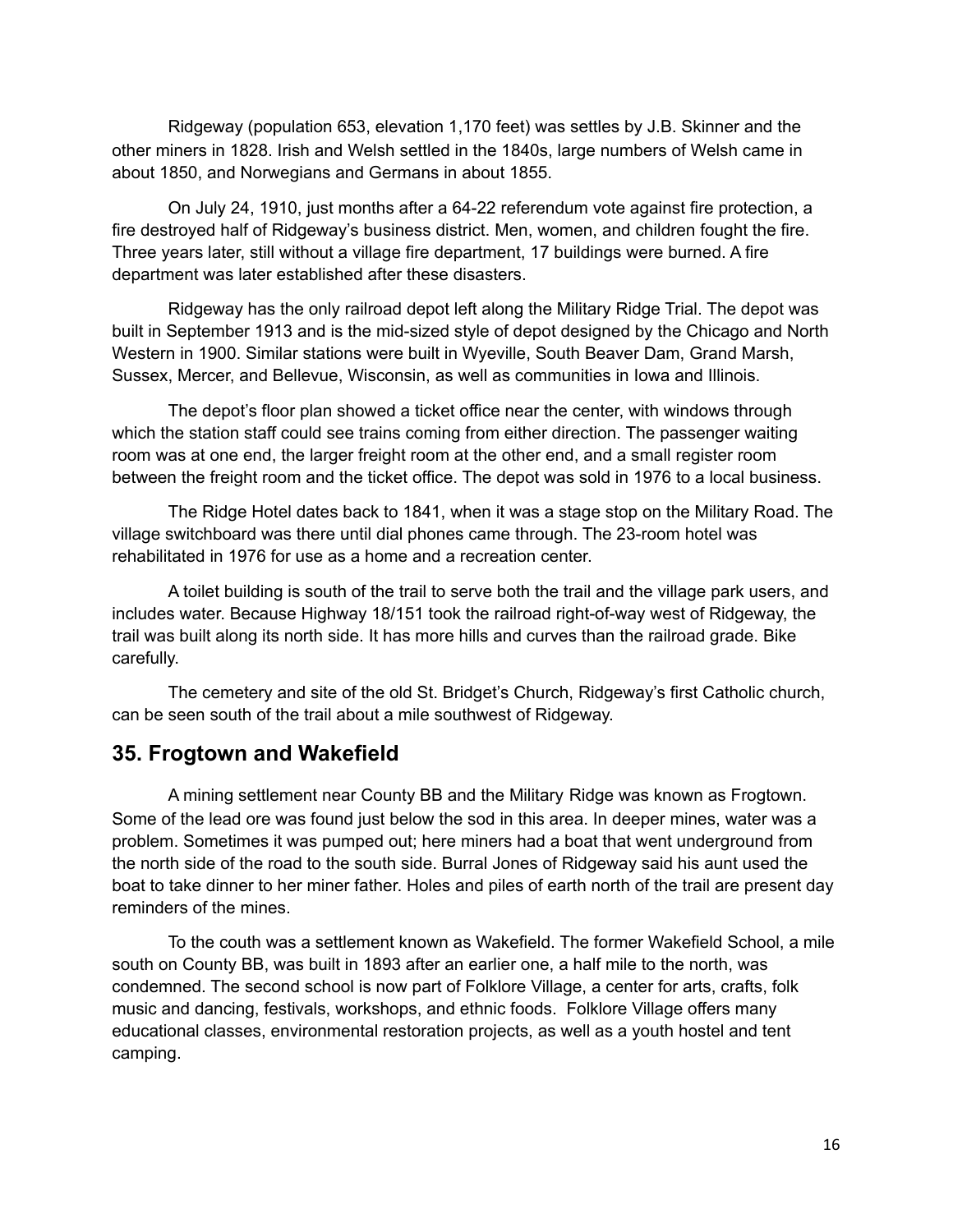The Wakefield mine was on the same 40 acres as the school, and both the Frogtown and Wakefield mines employed several hundred people. Many different stories are told about a ghost which haunted this area from 1840 until about 1881, when the trains scared it away, or 1910, when the spirit burned in the Ridgeway fire. Maybe it is still hiding in the Chimney of the old school…

# **36. Military Ridge Historic Marker**

Here, a marker commemorates the history of the Military Ridge. The marker only has room to list some of the type of travelers seen by Herbert Quick, on his 1855 journey. He also wrote of "…land-hunters, merchants, criminals escaping from justice, couples fleeing from the law, families seeking homes, the wrecks of homes seeking secrecy, gold-seekers bearing southwest to the Overland Trail, politicians looking for places in which to win fame and fortune, editors hunting opportunities for founding newspapers, adventurers on their way to everywhere, lawyers with a few books, abolitionists going to the Border War, innocent-looking outfits carrying fugitive slaves, and most numerous of all, home-seekers hunting country."

On a clear day, you can see the Belmont Mound, more than 20 miles to the southwest. You also have a panoramic view of the Iowa County farms, about 90 percent of which are dairy farms. Most of the rest of the farms raise beef cattle, corn, oats, hay, or pigs.

# **37. Governor Dodge State Park**

Governor Dodge, with 5,029 acres, is Wisconsin's second largest state park (second to Devil's Lake). It has swimming, boating, and fishing on two man-made lakes (96-acre Cox Hollow Lake, and 137-acre Twin Valley Lake). There are 40 miles of trails for hiking, horseback riding, snowmobiling, and cross-country skiing. A naturalist leads nature walks on these trails in the summer. The park's bike trails are open from May 1 to November 15. Trail passes are required to ride on the park's bike trails, and trail maps are available at the park office.

There are picnic grounds and 267 campsites, some of them are open year-round. Live entertainment- folk music, dancing, story-telling, and "Symphony of the Hills" concerts -is offered in the park.

Governor Dodge's terrain is varied and so are its plants and animals. The forests are mainly comprised of oak and hickory, with dozens of other trees mixed in. There is a relic stand of red, white, and jack pines as well. Spring wildflowers include bloodroot, hepatica, and Dutchman's breeches. The damp, shaded, rich soil produces a favorable habitat for many ferns. There are some prairie remnants, and rare plants found in isolated areas of the park.

Mammals range from the tiniest shrew, to the white-tailed deer. Red fox, racoons, and woodchucks are commonly seen. There are several kinds of non-poisonous snakes, a few turtles, many frogs and toads, and thousands of kinds of insects, spiders, and other small animals.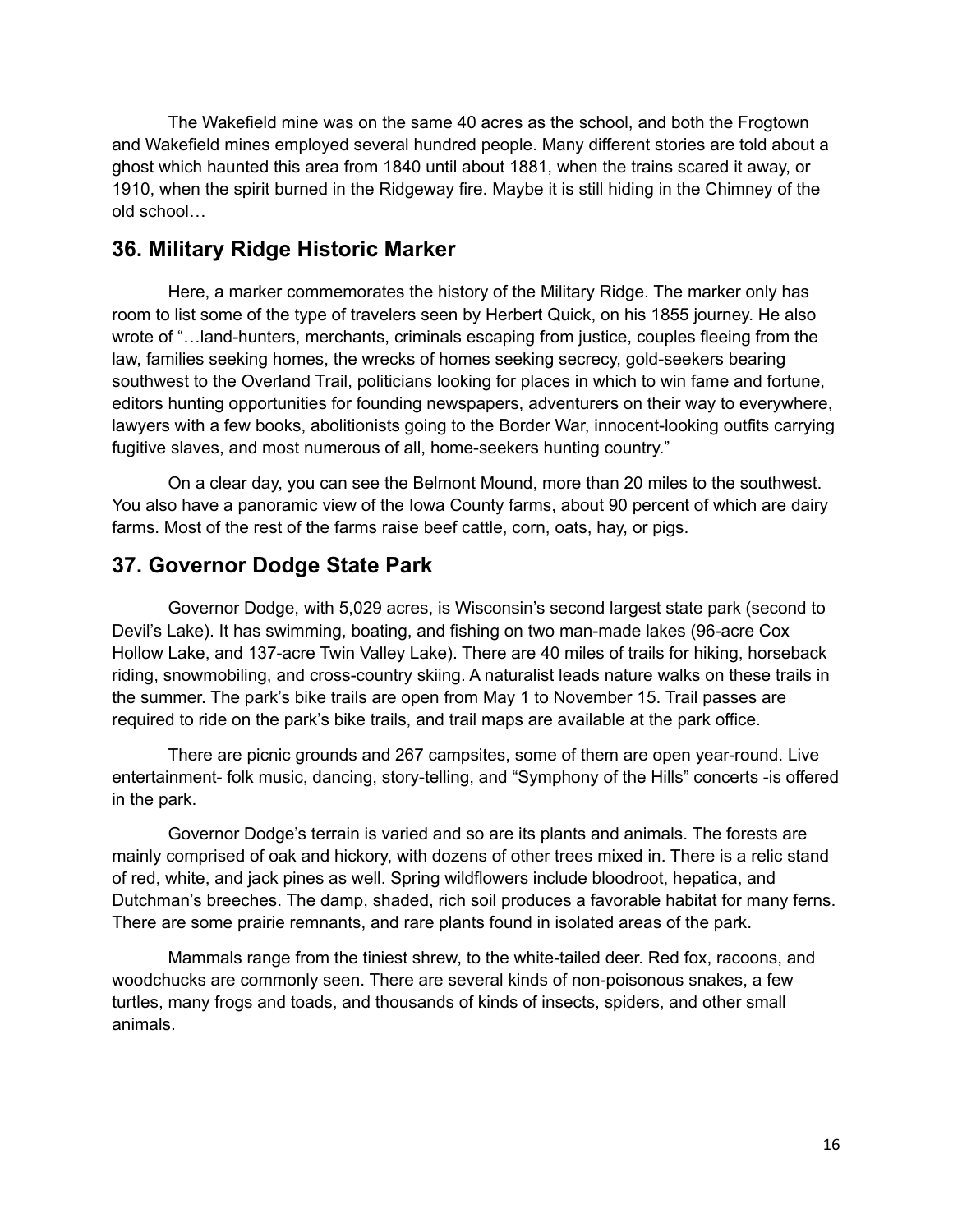An entrance to the Governor Dodge State Park for trail users us about 2.3 miles east of Dodgeville. The paved access parallels Highway Z and then leads hikers and bikers to the Cox Hollow beach and picnic area. There is a concession stand with refreshments at the area.

A separate access is provided for snowmobilers during the winter months. This allows snowmobilers to ride the scenic 15-mile loop trail and return to the Military Ridge.

# **38. Dodgeville**

The Military Ridge Trail ends and begins at Highway 23 north of Dodgeville. There is a 40-car parking lot about .2 miles east of 23 on County YZ, where the Department of Natural Resources owns five acres of land.

Dodgeville (population 4,693, elevation 1,253 feet) began soon after the coming of miners and prospectors in 1827. Most notable was Col. Henry Dodge, who came with his family and four black slaves on October 3, 1827. Dodge made friends with the Winnebagoes and gave them several hundred dollars' worth of provisions and merchandise in exchange for rights to mine on their land. By January, Dodge's party had mined more than \$3,000 worth of lead.

Others heard about Dodge's success and came to mine on Native American land, most without buying the right to do so. Winnebago Chief Carumna complained to the Indian agent at Prairie du Chien, who ordered the miners off the Native American land. But he found about 130 miners, armed with rifles and pistols. Since there were only 130 men fit for duty at Fort Crawford, the U.S. government decided instead to negotiate to buy land from the Native Americans. Dodge was a signer of the 1829 treaty. He later became the first territorial governor, a congressman, and a U.S. Senator.

A visitor described Dodgeville in 1833 as "a cluster of eight to ten log cabins, with diggings and a furnace, and one little variety store in a log cabin. These constituted the town and this was mostly the property of Col. Dodge."

The Iowa County Courthouse, built in 1859-61 of limestone quarried north of Dodgeville, is the oldest courthouse in Wisconsin still in use. The Greek Revival design was by architect Ernest Wiesen of Mineral Point. The cupola housed a bell used to signa the opening of County Board meetings and Independence Day celebrations. Additions were built in 1894 and 1927, and the columns, pediment, and cupola were replaced in their original style in 1937.



Iowa County Court House

Other historic structures in Dodgeville include an old log blacksmith shop, an old hotel, and many stores, interspersed among modern buildings.